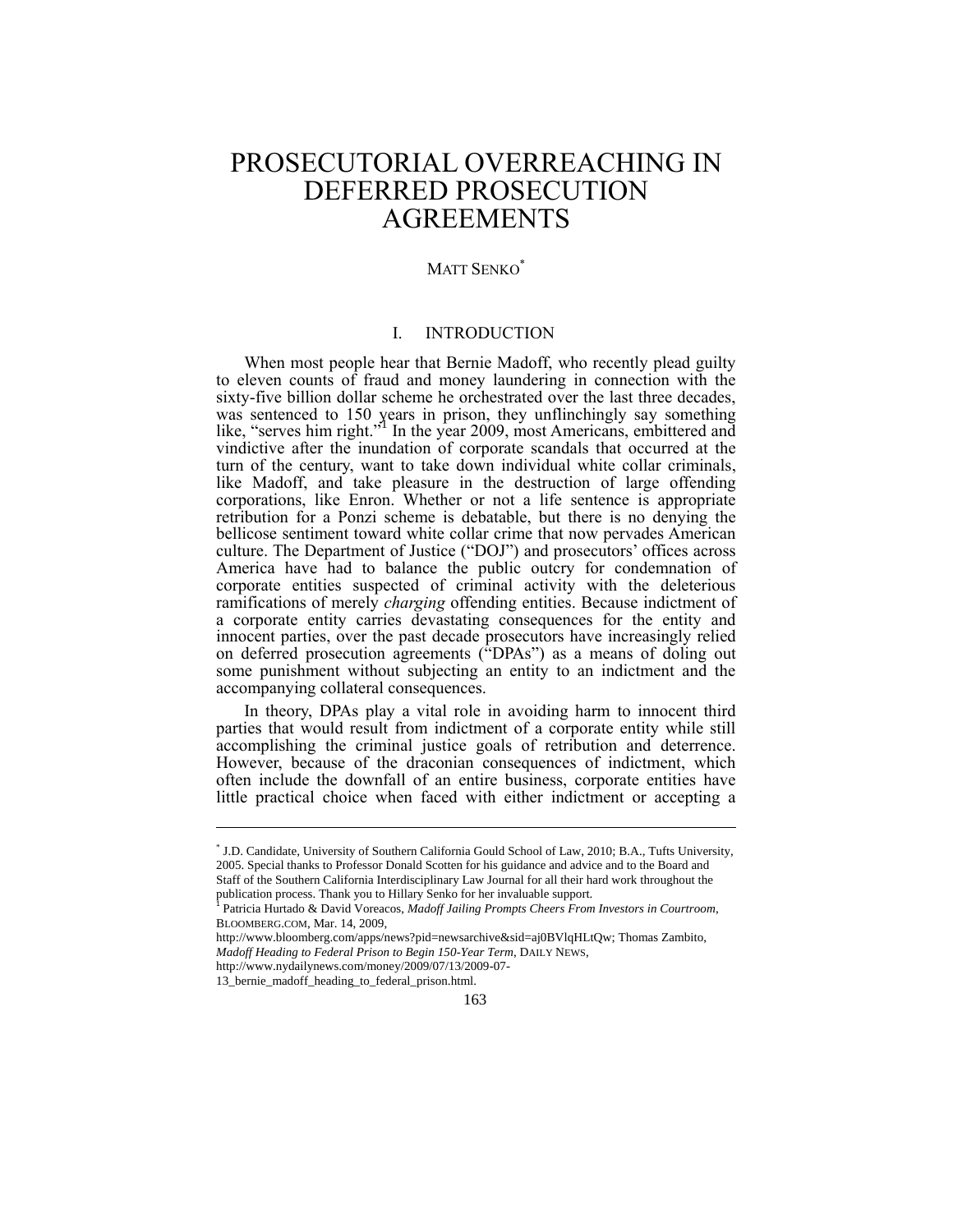DPA. Hence, the government has enormous leverage in negotiating terms of DPAs, which has resulted in prosecutorial overreaching and deals which are unfair for corporate entities.

This Note argues that judicial oversight can cure many of the problematic terms in DPAs. It also posits that eliminating the concept of respondeat superior from the criminal justice realm is sensible and necessary if the foundations of criminal justice are not to be compromised. Part II sketches the recent history of DOJ guidance for prosecutors in making charging decisions and the development of DPAs. Parts III and IV address problems with DPAs, specifically observing terms that run afoul of contract law principles and discussing overarching corporate criminal liability issues. Part V proposes judicial intervention and oversight of DPAs as a means of mitigating the unfairness of unconscionable terms and agreements made under economic duress. Alternatively, Part V also advocates reforming corporate criminal liability to remove the doctrine of respondeat superior and demonstrates that eliminating vicarious liability for corporate entities would not jeopardize the underlying objectives of criminal justice. This Note concludes that judicial involvement may help curtail prosecutorial overreaching in DPAs, but that reforming corporate criminal liability would make DPAs unnecessary and best serve the interests of justice.

### II. CHARGING DECISIONS

### A. EFFECTS OF INDICTMENT

The consequences of indictment on a corporate entity can be dire. For practical purposes, the fate of a company suspected of wrongdoing hinges not on the outcome of a trial, but rather on a prosecutor's initial decision to bring criminal charges.<sup>2</sup> Indictment alone, prior to any litigation, usually results in the death of any business entity by means of reputational damage in the marketplace and damage to the financial interests of its shareholders and investors.<sup>3</sup> As commentators have noted, even upon announcement of a criminal investigation, a company's market share can be reduced by half of In the mere possibility of criminal activity, such as an accounting its value.<sup>4</sup> The mere possibility of criminal activity, such as an accounting fraud violation, undermines market confidence in a firm and the company's reputation is irreparably damaged regardless of any determination of guilt.<sup>5</sup> Employees removed from any alleged wrongdoing can lose their jobs if the company cannot afford to keep them or simply goes out of business. Also, a market sector can suffer setbacks if one of its key participants disappears. Other collateral consequences may include: "the loss of licenses, the

<sup>2</sup> Christopher A. Wray & Robert K. Hur, *The Power of the Corporate Charging Decision Over Corporate Conduct*, 116 YALE L.J. POCKET PART 306, 306 (2007), http://yalelawjournal.org/images/pdfs/529.pdf. *Id.*

<sup>&</sup>lt;sup>47</sup>Corporate Crime Reporter, *Interview with David Pitofsky*, 19 CORP. CRIME REP. 46 (8) (2005), *available at* http://www.corporatecrimereporter.com/pitofskyinterview010806.htm. 5 *Id.*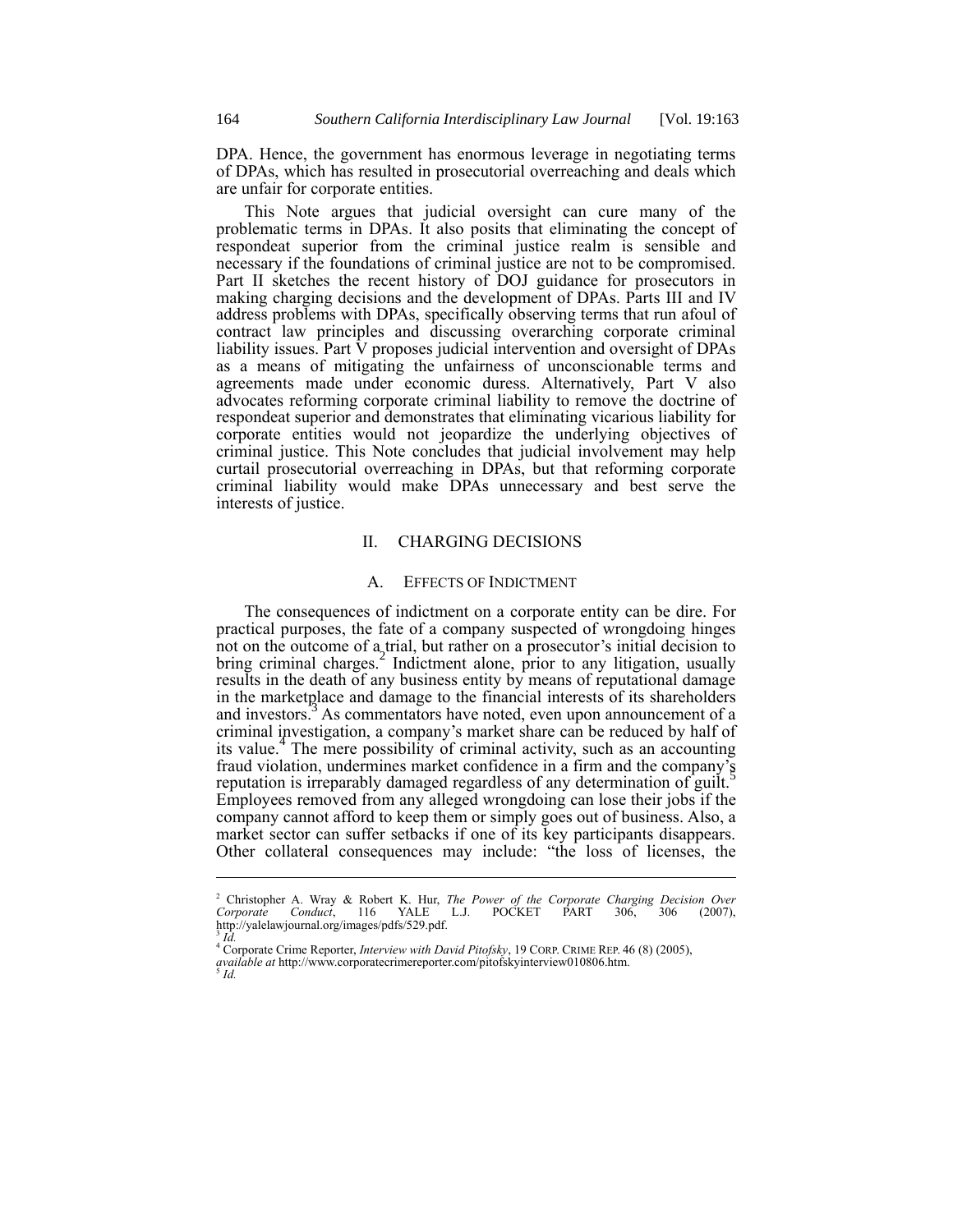prospect of suspension, debarment or exclusion from federal programs, and analogous administrative effects on the company's core business."<sup>6</sup> An indictment thus harms innocent third parties that are far removed from any misconduct.

Perhaps the most notorious example of indictment sounding the death knell for a firm was the collapse of Arthur Andersen after the DOJ indicted the firm on March 7, 2002. Though Andersen's conviction was ultimately reversed by the Supreme Court on May 31, 2005, the exculpation was a moot point because the firm had already lost its clients and had been forced to lay off the majority of its employees.<sup>8</sup>

As a result of the fact that indictment engenders collateral consequences serious enough to destroy a business, prosecutorial determination as to whether or not to *indict* becomes determinative of a corporate entity's future. In choosing whether to indict, defer, or decline prosecution prosecutors lend great weight to the harm indictment would cause to innocent third parties.

### B. DOJ GUIDANCE

Over the past decade, the DOJ has issued several memoranda which set forth guidelines to aid prosecutors in determining whether to charge corporate entities and to provide some uniformity in corporate prosecutions. The various sets of guidelines have identified situations in which prosecutors may opt for deferred prosecution instead of indictment.

The first attempt by the DOJ to implement a consistent policy on corporate prosecution was outlined in a memorandum issued on June 16, 1999, titled *Federal Prosecution of Corporations* (also known as the "Holder Memo").<sup>11</sup> It consisted of a nonbinding set of general principles and accompanying commentary designed to render corporate charging decisions more predictable.<sup>12</sup> The memo set forth nine factors to be considered in deciding whether to prosecute a corporation: (1) the "nature and seriousness of the offense"; (2) the "pervasiveness of wrongdoing within the corporation"; (3) the "corporation's history of similar conduct"; (4) the "corporation's timely and voluntary disclosure of wrongdoing"; (5) the corporation's "willingness to cooperate in the investigation of its agents, including, if necessary, the waiver of the corporate attorney-client and work product privileges"; (6) the "existence and adequacy of the corporation's compliance program"; (7) the "corporation's remedial

1

<sup>6</sup> Wray & Hur, *supra* note 2, at 307.

<sup>7</sup> *Id.* 8 *Id.*

<sup>9</sup> Richard A. Epstein, Op-Ed., *The Deferred Prosecution Racket*, WALL ST. J., Nov. 28, 2006, at A14. <sup>10</sup> Eugene Illovsky, *Corporate Deferred Prosecution Agreements: The Brewing Debate*, 21 CRIM, JUST.

<sup>36, 37 (2006).</sup> <sup>11</sup> Wray & Hur, *supra* note 2, at 308. <sup>12</sup> *Corporate Fraud Issues II,* 51 U. S. ATTY'S BULL. 6 (Nov. 2003) at 5, *available at*

http://www.usdoj.gov/usao/eousa/foia\_reading\_room/usab5106.pdf.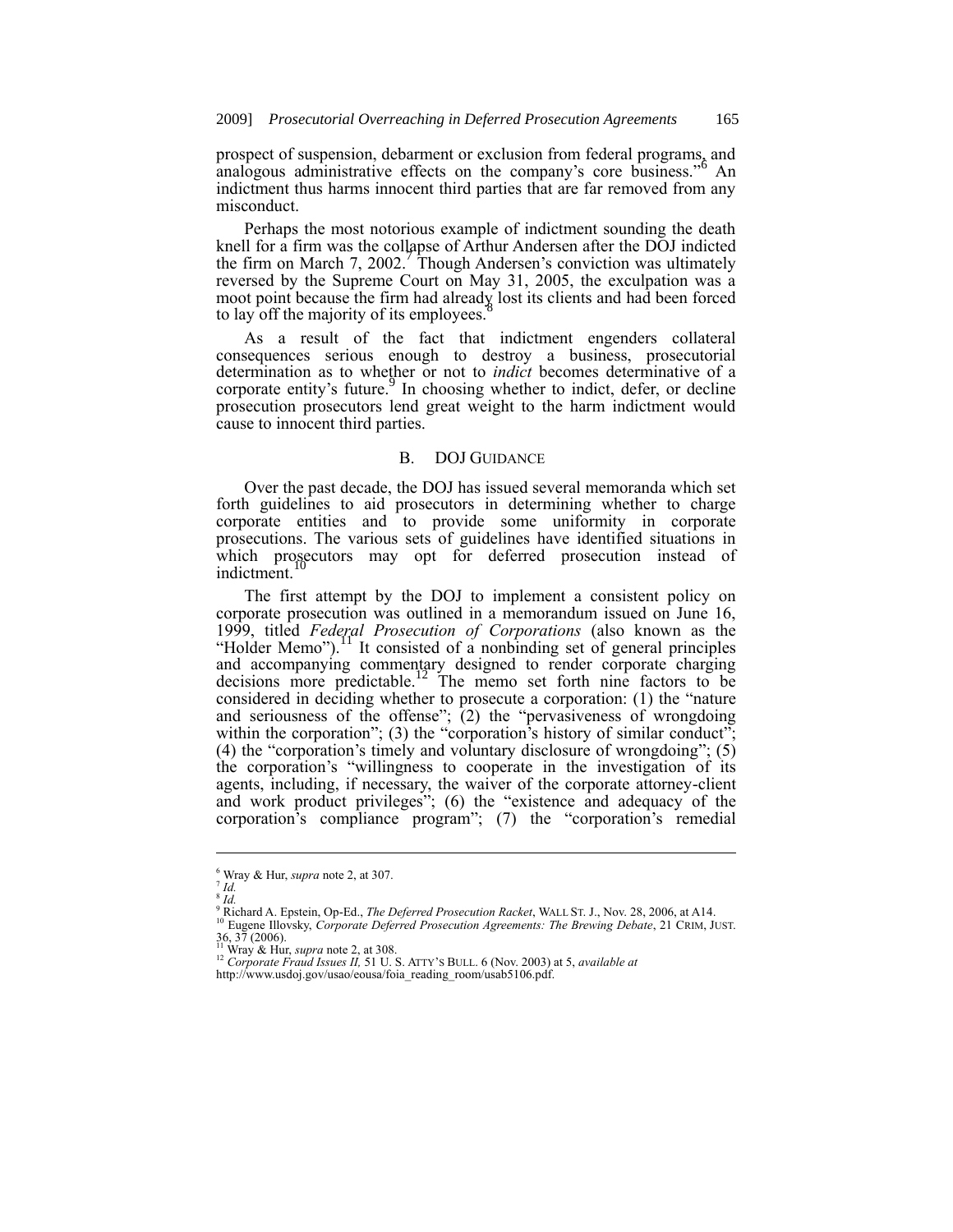actions"; (8) "collateral consequences, including disproportionate harm to shareholders and employees not proven personally culpable"; and (9) the "adequacy of non-criminal remedies."<sup>13</sup> Generally, the Holder Memo had little influence on prosecutors or defense attorneys until corporate America was besieged at the turn of the millennium by corporate scandals such as those involving Enron, Tyco, Adelphia, and WorldCom.<sup>1</sup>

Due to these large-scale scandals, on January 20, 2003, then Deputy Attorney General Larry Thompson issued a second memorandum titled *Principles of Federal Prosecution of Business Organizations* (the "Thompson Memo") that expanded upon the Holder Memo with a few important additions.<sup>15</sup> Perhaps the most significant was the addition of a tenth factor to be considered: evaluation of corporate cooperation and voluntary disclosure of information and wrongdoing.<sup>16</sup> The Thompson Memo stated the new factor to be considered "is whether the corporation, while purporting to cooperate, has engaged in conduct that impedes the investigation (whether or not rising to the level of criminal obstruction)." Additionally, the Thompson Memo, like the Holder Memo before it, advised prosecutors to consider waivers of attorney-client and work product protections.<sup>18</sup> It continued to allow prosecutors to assess "a corporation's willingness to waive its attorney-client and work product privileges in evaluating the corporation's cooperation."<sup>19</sup> The Thompson Memo also had more force than its predecessor since, unlike the Holder Mamo it was hinding on formal preception  $20$ Memo, it was binding on federal prosecutors.

The Thompson Memo met with criticism from corporate America, primarily due to its provisions in favor of seeking privilege waivers.<sup>21</sup> In response, the DOJ issued yet another memorandum on December 12, 2006, entitled *Principles of Federal Prosecution of Business Organizations* (the "McNulty Memo"). $22$  The McNulty Memo contained much of the same substance as the Thompson Memo, but it restricted the ability of prosecutors to ask for waiver of attorney-client privilege and limited the practice of considering the advancement of attorney's fees by an entity to

<sup>15</sup> *Id.*

-

<sup>18</sup> *Id.* <sup>19</sup> *Id.*

<sup>&</sup>lt;sup>13</sup> Memorandum from Eric H. Holder, Jr., Deputy Att'y Gen., to All Component Heads and United States Attorneys, *Bringing Criminal Charges Against Corporations* (June 16, 1999), *available at* http://www.usdoj.gov/criminal/fraud/docs/reports/1999/chargingcorps.html [hereinafter "Holder

Memo"]. *See also* Barry A. Bohrer & Barbara L. Trencher, *Symposium: Corporate, Criminality: Legal, Ethical, and Managerial Implication: The Challenge of Cooperation: Prosecution Deferred: Exploring the Unintended Consequences and Future Corporate Cooperation*, 44 AM. CRIM. L. REV. 1481, 1484  $(2007)$ .

<sup>14</sup> Bohrer & Trencher, *supra* note 13, at 1485.

<sup>16</sup> U. S.ATTY'S BULL., *supra* note 12, at 5; *Federal Prosecutions of Business Organizations* (the Thompson Memo), Memorandum from Deputy Att'y Gen., Larry D. Thompson to the United States Att'ys' Offices (January 20, 2003) (on file with the

Department),www.usdoj.gov/usao/eousa/foia\_reading\_room/usam/title9/crm00162.htm.

<sup>17</sup> *Federal Prosecutions of Business Organizations, supra* note 16.

<sup>20</sup> Bohrer & Trencher, *supra* note 13, at 1485.

 $^{21}$  *Id.* at 1486.

<sup>22</sup> *Id.* at 1487.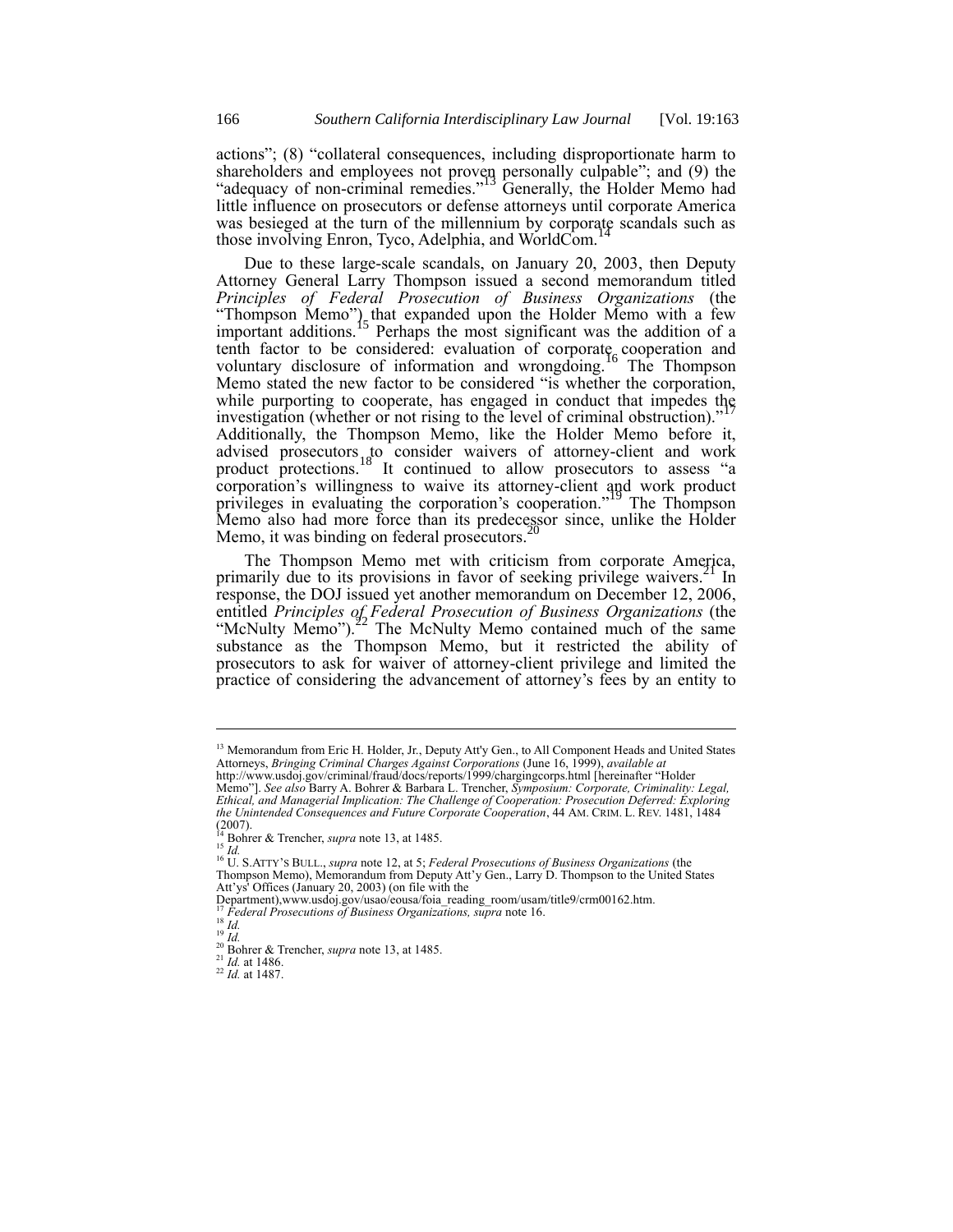individual employees in evaluating the entity's level of cooperation.<sup>23</sup> Nonetheless, the McNulty Memo emphasized that the key requirement in determining whether to prosecute an entity was the extent of cooperation with the government in the investigation of the entity's agents.<sup>24</sup>

As a result of the *United States v. Stein* decision,<sup>25</sup> the DOJ again changed its policy regarding evaluation of corporate cooperation in the course of criminal investigations.<sup>26</sup> The revised policy, included in the United States Attorney's Manual and announced by current Deputy Attorney General Mark Filip, was issued on August 28, 2008, the same day that the  $2<sup>nd</sup>$  Circuit upheld the dismissal of all charges against former partners and employees of KPMG in *Stein*.<sup>27</sup> The new guidelines prohibit prosecutors "from requesting disclosure of attorney-client privileged communications and work product, and considering whether a corporation is paying employees' legal fees when evaluating whether the company is cooperating in the investigation."<sup>28</sup> Previously, failure to waive the privilege and the payment of legal fees weighed negatively in assessing a corporation's cooperation with an investigation.<sup>29</sup> The guidelines also provide that prosecutors may not consider whether the corporation has entered into a joint defense agreement and whether a corporation disciplined or terminated employees in evaluating cooperation.<sup>30</sup>

Additionally, the new guidelines can be read as adding an additional criterion (which supplements the unchanged nine factors of the 1999 Holder Memo, continued through the 2003 Thomson Memo) to assist in guiding prosecutors in considering whether to enter into a DPA. Previously, language in the DOJ Memos considered DPAs only perfunctorily, but under the new guidelines the language codified in USAM 9-28.1000 clearly explains that:

[w]here the collateral consequences of a corporate conviction for innocent third parties would be significant, it may be appropriate to consider a nonprosecution or deferred prosecution agreement with conditions designed, among other things, to promote compliance with applicable law and to

<sup>23</sup> *Id.*

<sup>24</sup> *Id*.

<sup>&</sup>lt;sup>25</sup> See United States v. Stein, 541 F.3d 130 (2d Cir. 2008) (holding that the government had violated defendants' Sixth Amendment rights by pressuring KPMG to cut off payment of their legal fees.) The court found that KPMG's decision not to advance legal fees "followed as a direct consequence of the government's overwhelming influence, and that KPMG's conduct therefore amounted to state action." The Court held that "the government thus unjustifiably interfered with defendants' relationship with counsel and their ability to mount a defense, in violation of the Sixth Amendment, and that the government did not cure the violation." *Id.* <sup>26</sup> John F. Savarese & David B. Anders, *Second Circuit Rules Against DOJ in KPMG Prosecution While* 

*DOJ Revises Policy on Corporate Prosecutions*, Wachtell, Lipton, Rosen & Katz Memorandum (Sep. 4, http://blogs.law.harvard.edu/corpgov/files/2008/09/second-circuit-rules-against-doj-in-kpmgprosecution-while-doj-revises-policy-on-corporate-prosecutions.pdf. <sup>27</sup> *Id. See also*; EXECUTIVE OFFICE FOR U.S. ATTYS, U.S. ATT'YS'MANUAL, USAM 9-28.000. Principles

of Prosecution of Business

Organizations,http://www.usdoj.gov/usao/eousa/foia\_reading\_room/usam/title9/28merm.htm; Mary Swanton, *Privilege Protection*, INSIDE COUNS. 12 (Oct. 2008).

Swanton, *supra* note 27.

<sup>29</sup> Savarese & Anders, *supra* note 26.

 $^{30}$   $\bar{I}d.$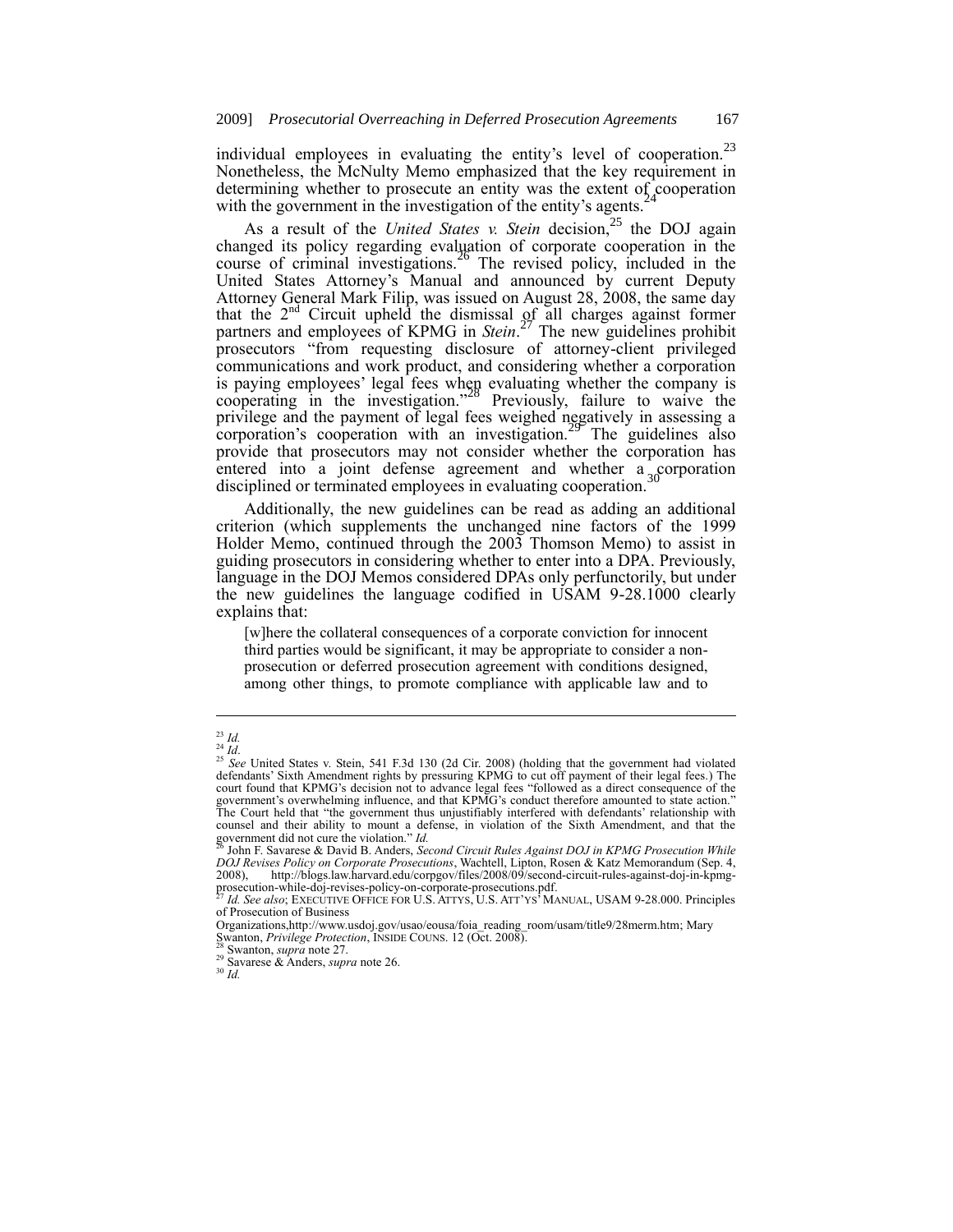prevent recidivism. Such agreements are a third option, besides a criminal indictment on the sense hand and a declination are the other 31 indictment, on the one hand, and a declination, on the other.

Hence, the updated policy affirms that collateral consequences of a conviction (or an indictment) are to play  $a<sub>3</sub>$  determinative role in the consideration of whether to enter into a DPA.

Some commentators suggest that the revised guidelines are part of an effort by the DOJ to avoid passage of legislation that would limit the ability of prosecutors to force waiver of the attorney-client and work product privileges (The Attorney-Client Privilege Protection Act, re-introduced on June 26, 2008, would prohibit requesting waivers of privilege in all federal investigations).<sup>33</sup> Former Attorney General Dick Thornburgh remarked, "The new guidelines are a victory that is hollow unless or until legislation is enacted that guarantees there will be no more experimenting by the DOJ in this area."<sup>34</sup> Nonetheless, the revised principles coupled with the *Stein* decision will certainly mitigate some of the aggressive DOJ "experimenting" with the terms of DPAs.

The revised principles still consider a corporation's "timely and voluntary disclosure of wrongdoing" as a factor relevant in determining a corporation's cooperation and the government's decision to prosecute.<sup>3</sup> Additionally, nothing about the new principles suggests that corporations facing potential criminal investigations will cease needing to "seek cooperation credit by providing relevant business records, identifying relevant personnel and evidence, and conveying other pertinent information<br>to government investigators."<sup>36</sup> Thus, the DOJ retains the leverage it has always wielded to force one-sided terms upon corporate entities in DPAs. Also, the new principles have not changed the existing state of the law that allows a corporation to be criminally liable for acts of employees performed within the scope of their employment and with the intent to benefit the corporation.

1

<sup>31</sup> U.S. ATTY'S MANUAL, *supra* note 27, USAM 9-28.1000 at 18.

<sup>32</sup> *See* Lawrence D. Finder, Ryan D. McConnell et al., *Betting the Corporation: Compliance or Defiance?*, 27 CORP. COUNS. REV. NO. 1,May 2009. *See also* Letter from Michael J. Sullivan, United States Attorney, District of Massachusetts, regarding NeuroMetrix, Inc. to Joseph F. Savage, Jr., Attorney, Goodwin Procter, LLP, at p. 2 (Jan. 26, 2009), *available at* 

http://idea.sec.gov/Archives/edgar/data/1289850/000110465909007941/a09-5058\_1ex10d1.htm [hereinafter *NeuroMetrix DPA*] (stating, "the USAO has determined that an indictment of NeuroMetrix may cause disproportionate harm to innocent individuals including current employees (who did not participate in the alleged wrong) . . . NeuroMetrix's shareholders and customers who had no

involvement in the criminal conduct under investigation"). <sup>33</sup> [Savarese & Anders,](http://blogs.law.harvard.edu/corpgov/files/2008/09/second-circuit-rules-against-doj-in-kpmg-prosecution-while-doj-revises-policy-on-corporate-prosecutions.pdf) *supra* note 26; Sherry Karabin, *Thanks, But It's Not Enough*, CORP. COUNS., Nov. 2008, at 24.

<sup>&</sup>lt;sup>34</sup> Karabin, *supra* note 33; [Savarese & Anders,](http://blogs.law.harvard.edu/corpgov/files/2008/09/second-circuit-rules-against-doj-in-kpmg-prosecution-while-doj-revises-policy-on-corporate-prosecutions.pdf) *supra* note 26.<br><sup>35</sup> Memorandum from Mark Filip, Deputy Att'y Gen., U.S. Dep't of Justice to Heads of Department<br>Components and United States Attorneys, *Principles of Fed* 4, 7, 14 (Aug. 28, 2008). <sup>36</sup> Savarese & Anders, *supra* note 26.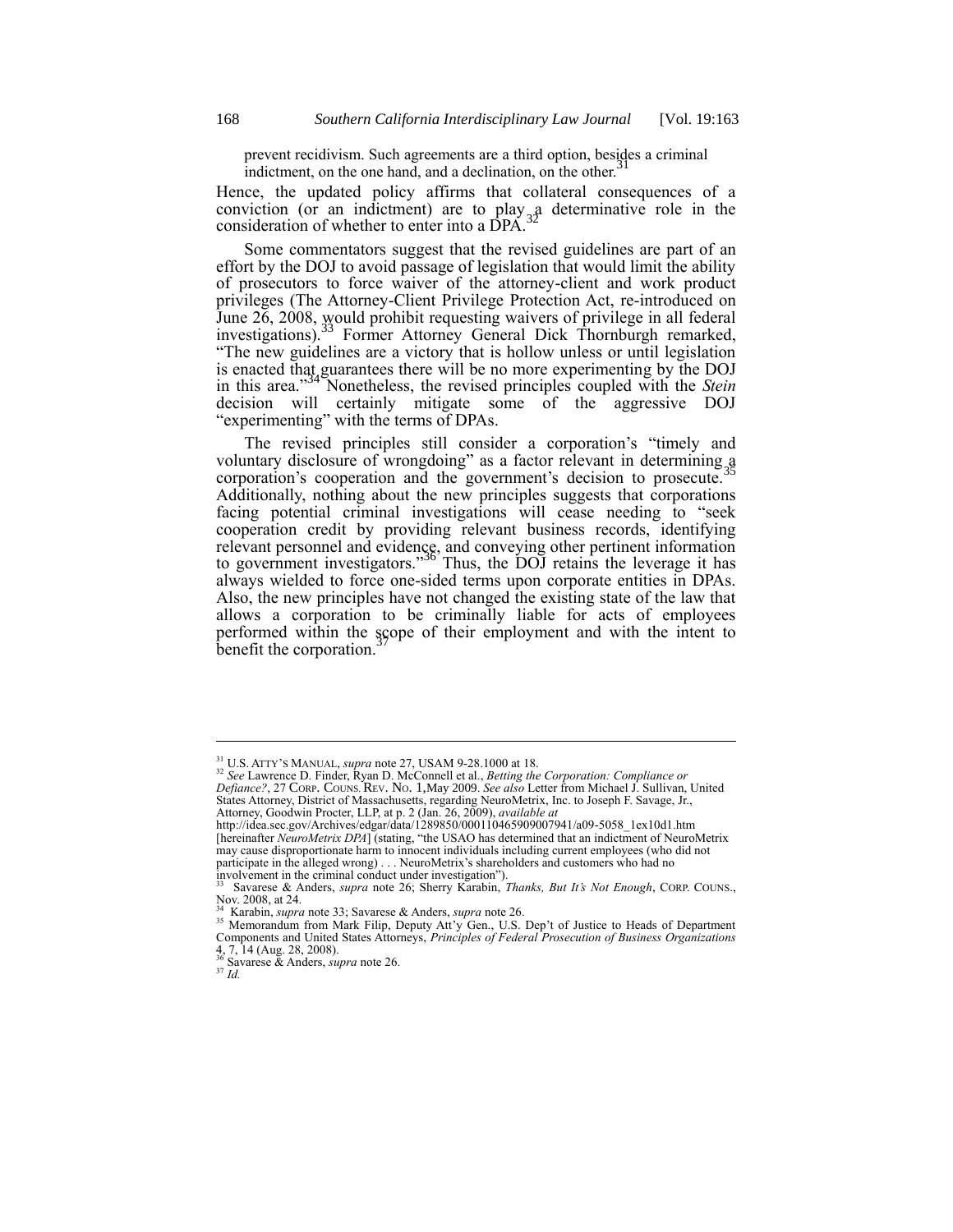## C. THE ORIGIN AND DEVELOPMENT OF DPAS

A DPA is a contract by which the government agrees to hold charges filed in abeyance pending the offender's admission of wrongdoing and commitment to rehabilitation by means of completion of specific requirements expressed as terms in the agreement.<sup>38</sup>

Deferred prosecution became popular in the 1960s as an alternative to rehabilitate juvenile and drug offenders more effectively.<sup>39</sup> The objectives of a deferral were to avoid the stigma that attaches to a defendant during prosecution and to spare an offender from the serious collateral consequences of a possible conviction.<sup>40</sup>

In the Speedy Trial Act of 1974, Congress officially recognized the practice of deferral by including assessment of deferrals among the tasks of pretrial service agencies.<sup>41</sup> The mandate of these agencies was to evaluate individual defendants and assist in determining the progress and compliance with the terms of agreements of those individuals whose prosecution had been deferred.<sup>42</sup> In 1997, the DOJ promulgated standards for deferral of prosecution, citing three principle objectives:  $(1)$  "preventing future criminal activity among certain offenders by diverting them from traditional processing into community supervision and services"; (2) "saving prosecutive and judicial resources for concentration on major cases"; and (3) "providing, where appropriate, a vehicle for restitution to communities and victims of crime." <sup>43</sup> The effect of deferred prosecution, therefore, was to exact sanctions while simultaneously avoiding the severe collateral consequences of indictment and conviction.<sup>44</sup> Thus, the concept of deferred prosecution originated as a mechanism aimed at rehabilitating individual offenders and saving them from lasting adverse consequences of conviction. Only recently, beginning in the early 1990s, have DPAs been utilized to avoid indictment of business entities.<sup>4</sup>

In theory, the DPA is an effective instrument to administer punishment to a guilty entity without destroying it or unjustly harming innocent employees through layoffs, investors through decreased share value, and a company's industry sector by forcing a key player out of business. In spite of the obvious benefits a corporate entity will receive by entering into a DPA and avoiding indictment, prosecutors are able to use their severely disproportionate leverage in the negotiation of DPAs to exact exceedingly burdensome obligations on business entities and force them to agree to

1

<sup>38</sup> *See* Benjamin M. Greenblum, *What Happens to a Prosecution Deferred? Judicial Oversight of Corporate Deferred Prosecution Agreements*, 105 COLUM. L. REV. 1863, 1867 (2005). *See also* Illovsky, *supra* note 10.

<sup>39</sup> Greenblum, *supra* note 38, at 1866. <sup>40</sup> *Id.*  <sup>41</sup> *Id. See also* Speedy Trial Act, Pub. L. No. 93-619, 3152-3154, 88 Stat. 2076, 2086-88 (1975) (codified as amended at 18 U.S.C. 3152-3154 (2000). <sup>42</sup> Greenblum, *supra* note 38, at 1866.

<sup>43</sup> *Id at 1867*. *See also* EXECUTIVE OFFICE FOR U.S. ATTYS, U.S. ATTY'S MANUAL 9-22.010 (1997).

<sup>44</sup> Greenblum, *supra* note 38, at 1867.

<sup>45</sup> Brandon Garrett, *Prosecution Agreements (Sorted by Date)*,

http://www.law.virginia.edu/html/librarysite/garrett\_date.htm.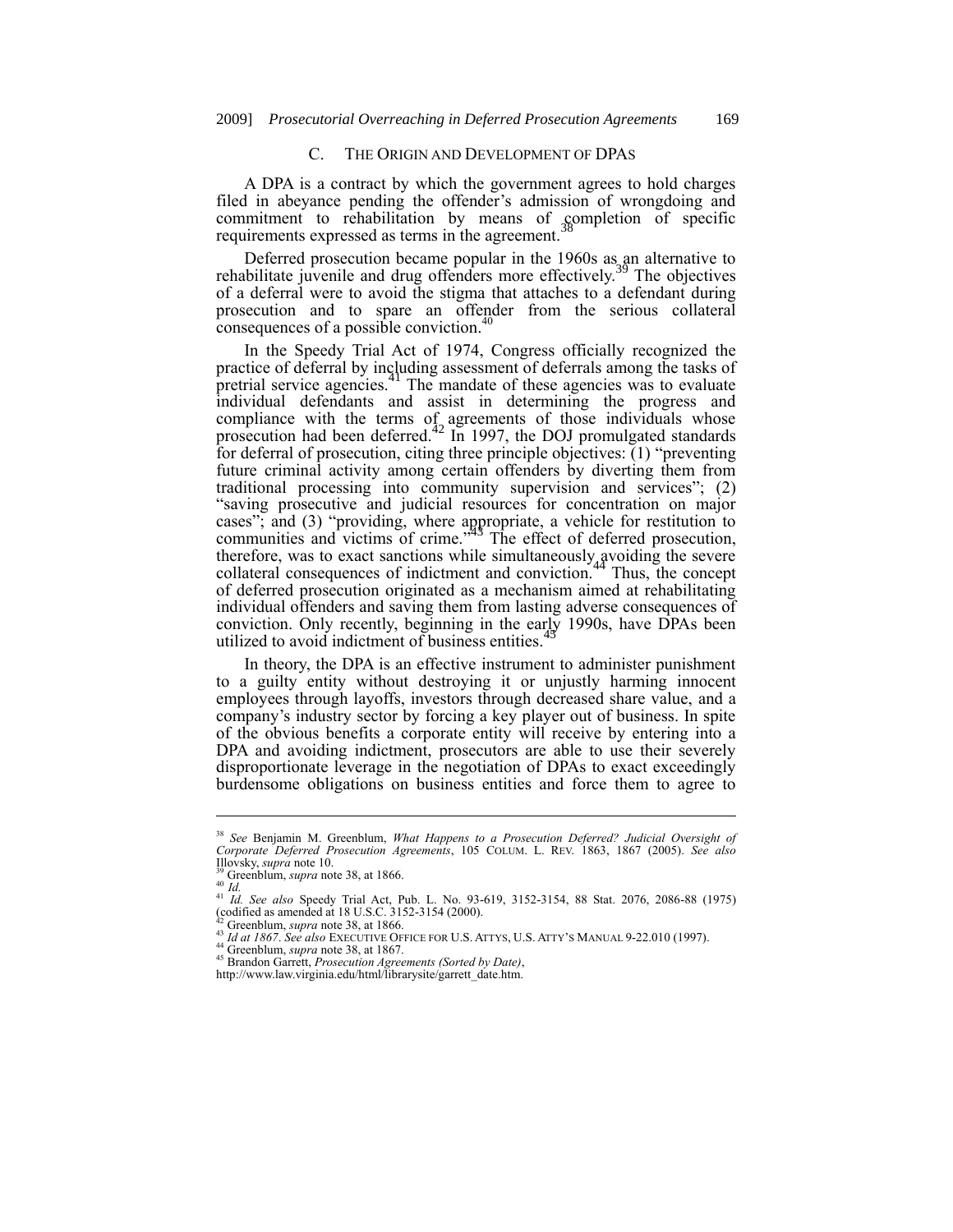onerous terms, as discussed in detail in Part III. The most common terms of DPAs are discussed below.

## D. THE TERMS OF DPAS

The DOJ principles, which guide prosecutors' decisions of whether or not to criminally charge a corporate entity, translate into the terms of DPAs. Most DPAs contain fairly standardized terms. DPAs commonly contain: the corporate entity's admission of wrongdoing, waiver of statute of limitations, agreement by the entity that the DPA is admissible in court, agreement that the entity will not violate the same law in the future, agreement that the entity will cooperate with the government in building a case against individual offenders, and agreement that employees of the corporate entity will comply with the DPA.<sup>46</sup> Other provisions that may appear include: limits on public statements, restrictions on a company's ongoing business practices, enactment of significant internal reforms, payment of restitution by the entity, and the appointment of a governmentselected monitor to oversee the company's compliance with the agreement's terms.<sup>47</sup> In consideration for the entity performing these tasks, the DOJ agrees to dismiss the charges in the case of a DPA and to forgo bringing charges in the case of a Non-Prosecution Agreement ("NPA"). However, if the entity fails to provide information, cooperate, or otherwise violates the agreement, it shall then be subject to prosecution for all criminal violations of which the United States Attorney's Office has knowledge.<sup>4</sup>

#### E. CURRENT USAGE OF DPAS

Commentators have noted a sharp decline in the number of DPAs entered into between the DOJ and corporate entities in 2008.<sup>49</sup> There were only sixteen DPAs and NPAs in 2008, compared with forty in 2007.<sup>50</sup> Most caution against attributing the decline to the DOJ abandoning use of the DPA or changing its corporate-charging philosophy.<sup>51</sup> In fact, in 2006 there were only nineteen DPAs and NPAs, which was followed by the aforementioned spike in the number of DPAs and NPAs in 2007.

<sup>51</sup> *Id.*

<sup>46</sup> *See* Finder & McConnell, *supra* note 32, at 3. <sup>47</sup> Peter Spivack & Sujit Raman, *Regulating the 'New Regulators': Current Trends in Deferred Prosecution Agreements*, 45 AM. CRIM. L. REV. 159, 160 (2008). <sup>48</sup> Deferred Prosecution Agreement, United States v. UBS AG, No. 09-60033-CR-COHN 11 (S.D.Fla.

Feb. 2009), http://www.law.virginia.edu/pdf/faculty/garrett/ubs.pdf [hereinafter *UBS DPA*]; Deferred Prosecution Agreement, United States v. Lloyds TSB Bank PLC, No. CR-09-007 6 (D.D.C. Jan. 2009), http://www.law.virginia.edu/pdf/faculty/garrett/lloyds.pdf [hereinafter *Lloyds DPA*]. *See also* United States v. KPMG, No. 05 Crim 903 (S.D.N.Y. Aug. 2005),

http://www.law.virginia.edu/pdf/faculty/garrett/kpmg.pdf [hereinafter *KPMG DPA*]. <sup>49</sup> Finder & McConnell, *supra* note 32, at 9. *See also* Neil Gordon, *New Data on Deferred Prosecution* 

*and Non-Prosecution Agreements*, *Project on Government Oversight*, PROJECT ON GOVERNMENT OVERSIGHT, (Feb. 3, 2009), http://pogoblog.typepad.com/pogo/2009/02/new-data-on-deferred-<br>prosecution-and-nonprosecution-agreements.html; Marcia Coyle, *Deferred and Nonprosecution Deals*<br>Fall by 60 Percent, NAT'L L. J., F http://www.law.com/jsp/nlj/PubArticleNLJ.jsp?id=1202428013402. <sup>50</sup> Finder & McConnell, *supra* note 32, at 9.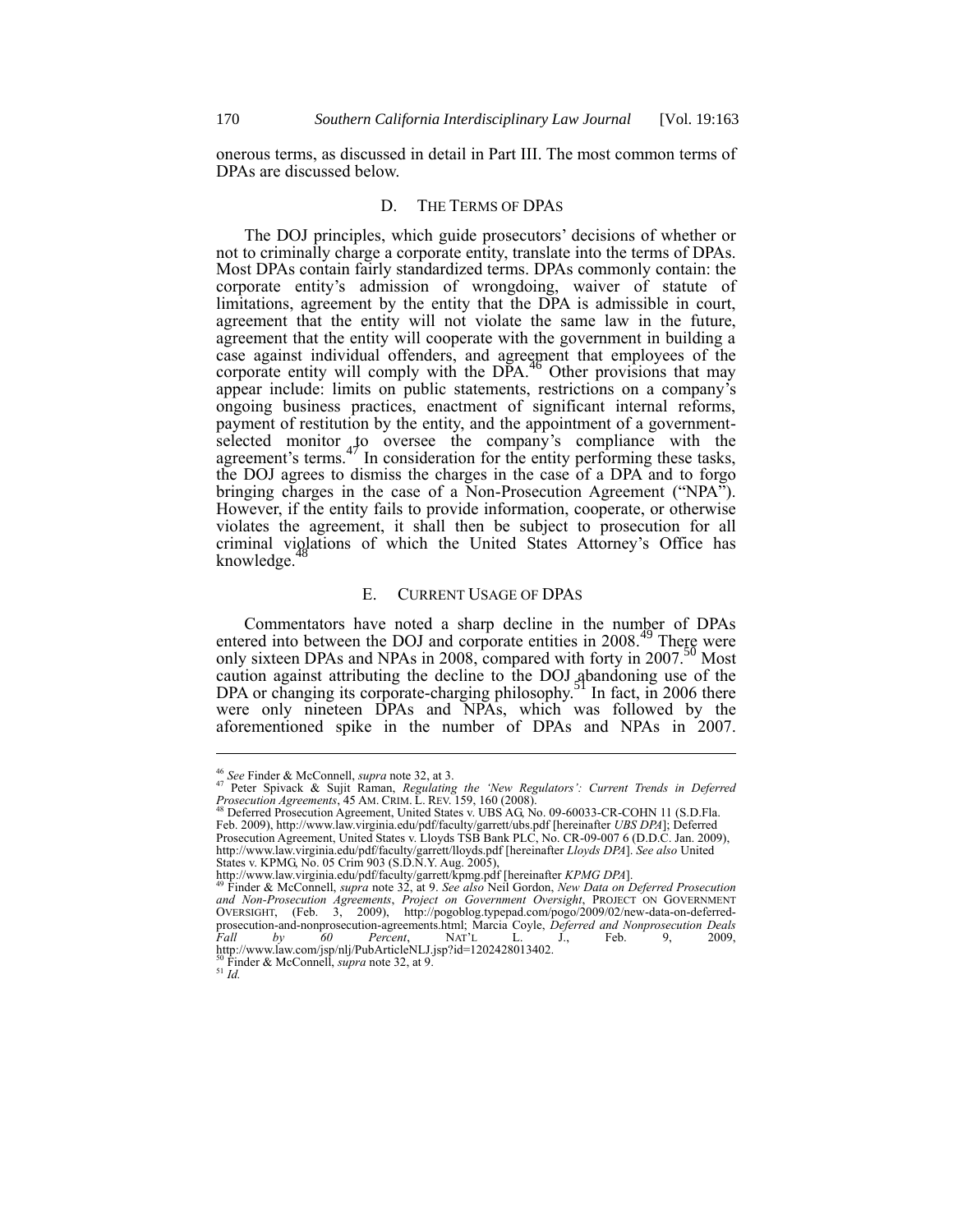Additionally, as a result of the new DOJ policies discussed above, there has been a decline in privilege waivers from fifty-seven percent of the agreements containing such terms from 2003-2006 down to seven percent in 2007 and thirteen percent in 2008. The number of agreements with provisions for compliance monitors, discussed below, also fell from sixty percent in 2003-2006 to around forty percent in  $2007-2008$ <sup>32</sup> Indeed, despite the DOJ's attempts to curtail abusive practices, such terms remain in a significant number of DPAs.

## III. PROBLEMATIC TERMS IN DEFERRED PROSECUTION AGREEMENTS

## A. COOPERATION

Most DPAs provide that the corporate entity must "cooperate" in certain ways with the government investigation (this may include cooperation with a monitor, discussed below).<sup>53</sup> For example, a recent DPA, entered into between the United States Attorney's Office for the Southern District of Florida and UBS in February of 2009, provides: "UBS acknowledges and understands that . . . its pledge of continuing cooperation [is an] important and material factor . . . underlying the Government's decision to enter into this agreement . . . UBS agrees to cooperate fully with the Government regarding any matter related to the Government's criminal investigation or processition. investigation or prosecution . . . . "

By the terms of the DPA with UBS, "cooperation" included, but was not limited to: disclosing all information to the United States Attorney's Office and the DOJ about which they inquire; asssembling and providing information promptly; providing testimony or information necessary for documents to be admitted as evidence; and continuing to cooperate after the dismissal of the charges in any further investigation arising out of the same conduct.<sup>55</sup> Other DPAs consider additional or separate factors in assessing cooperation, including: making present and former directors, officers, employees, agents, affiliates and subsidiaries available to provide information and testimony related to the investigation; affirmatively disclosing all information respecting activities and concerning former employees; consenting to disclosures to government agencies and the prosecutor; identifying witnesses who may have material information; consenting to disclosure by the DOJ of information to other government agencies; and maintaining a lawful and capitalized entity.

<sup>52</sup> *Id.* at 11.

<sup>53</sup> Finder & McConnell, *supra* note 32, at 4; Spivack & Raman, *supra* note 47, at 160.

<sup>54</sup> *UBS DPA*, *supra* note 48, at 7. <sup>55</sup> *Id.* at 7-8. *See also* Deferred Prosecution Agreement, United States v. American Italian Pasta Co. 2 (Sep. 2008), http://www.law.virginia.edu/pdf/faculty/garrett/americanitalianpasta.pdf [hereinafter *American Italian Pasta Co. DPA*].<br>*American Italian Pasta Co. DPA*].<br><sup>56</sup> Deferred Prosecution Agreement, United States v.

<sup>(</sup>W.D.N.C. Jul. 2009), http://www.law.virginia.edu/pdf/faculty/garrett/beazer.pdf [hereinafter *Beazer*<br>DPA]; Neurometrix DPA, supra note 32, at 3-4. See also Deferred Prosecution Agreement, United States v. Fiat S.p.A. 3 (Jul. 2009), http://www.law.virginia.edu/pdf/faculty/garrett/fiat.pdf. [hereinafter *Fiat*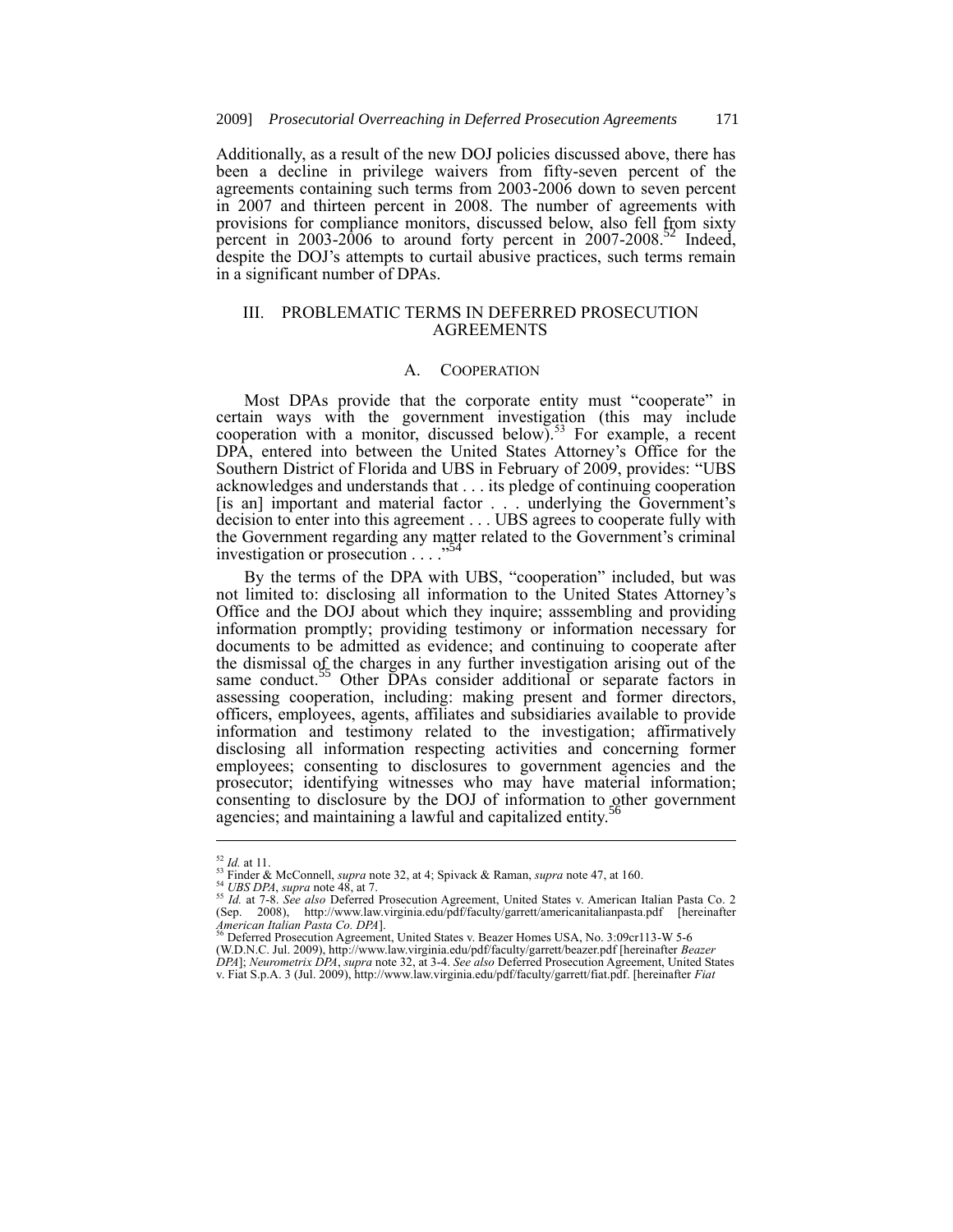#### B. UNILATERAL DETERMINATION OF BREACH WITHOUT JUDICIAL REVIEW

Furthermore, many DPAs contain provisions stating that the entity is subject to a prosecutorial, not judicial, determination of breach of the agreement. Thus, the prosecutor's office, who is a party to the agreement, has exclusive power to determine whether a breach of the agreement has occurred.<sup>57</sup> Additionally, most DPAs provide that not only will the government have sole discretion to determine a breach, but their decision will not be subject to judicial review. For example, the DPA with UBS reads:

UBS understands and agrees that the exercise of the Government's discretion under this Agreement is not reviewable by any court. Should the Government determine that UBS has committed a material violation of this Agreement, the Government shall provide prompt written notice to UBS . . . and provide UBS with a three week period . . . to make a presentation to the Government . . . to demonstrate that no material violation has occurred, or, to the extent applicable, that the material violation should not result in the exercise of those remedies or in an extension of the prosecution period. The parties to this Agreement expressly understand and agree that the exercise of discretion by the Government under this paragraph is not subject to further review in any court or other tribunal outside of the United States Department of Justice.

Hence, if the prosecutor's office determines a breach has occurred, the only remedy for a corporate entity is to make a presentation to that same office demonstrating that: (a) no breach has occurred, (b) the breach is not willful or material, or (c) the breach has been cured.<sup>59</sup> Most DPAs provide that if the entity does not make such a presentation usually within two or three weeks of the declaration of breach, then it shall be presumed that the entity is in breach of the DPA.<sup>60</sup> Moreover, many DPAs additionally provide that if the prosecutor's office determines that a breach has occurred, the admissions made by the company in connection with the DPA are admissible evidence in any ensuing prosecution.<sup>6</sup>

1

*DPA*]; Deferred Prosecution Agreement, United States v. Lawson Products Inc. 5-6 (N.E.Ill. Aug. 2008), http://www.law.virginia.edu/pdf/faculty/garrett/lawson.pdf [hereinafter *Lawson Products Inc. DPA*]; Deferred Prosecution Agreement, United States v. ESI Entertainment Systems 4-5 (S.D.N.Y. Jun. 2008),

http://www.law.virginia.edu/pdf/faculty/garrett/esi.pdf [hereinafter *ESI DPA*].<br><sup>57</sup> See Beazer DPA, supra note 56, at 14; UBS DPA, supra note 48, at 11. See also Lloyd's DPA, supra note 47, at 8; *NeuroMetrix DPA*, *supra* note 32, at 5; *Fiat DPA*, *supra* note 54, at 5; *American Italian* 

Pasta Company DPA, supra note 55, at 4; ESI DPA, supra note 56, at 7.<br><sup>58</sup> UBS DPA, supra note 48, at 14-15. See Beazer DPA, supra note 56, at 12. See also Lloyd's DPA, *supra* note 47, at 8; *NeuroMetrix DPA*, *supra* note 32, at 6.

<sup>&</sup>lt;sup>59</sup> See UBS DPA, supra note 48, at 14; Lloyds DPA, supra note 48, at 7 (containing almost identical language); NeuroMetrix DPA, supra note 32, at 6; American Italian Pasta Co. DPA, supra note 55, at 3; Lawson Products Inc

<sup>&</sup>lt;sup>60</sup> UBS DPA, supra note 48, at 14; NeuroMetrix DPA, supra note 32, at 6; American Italian Pasta Co.<br>DPA, supra note 55, at 3-4; Lawson Products Inc. DPA, supra note 56, at 8.<br><sup>61</sup> UBS DPA, supra note 48, at 11; Lloyds DPA

<sup>6;</sup> *American Italian Pasta Co. DPA*, *supra* note 55, at 4; *Lawson Products Inc. DPA*, *supra* note 56, at 7; *ESI DPA*, *supra* note 56 at 6; *KPMG DPA*, *supra* note 48, at 15; Deferred Prosecution Agreement, United Sta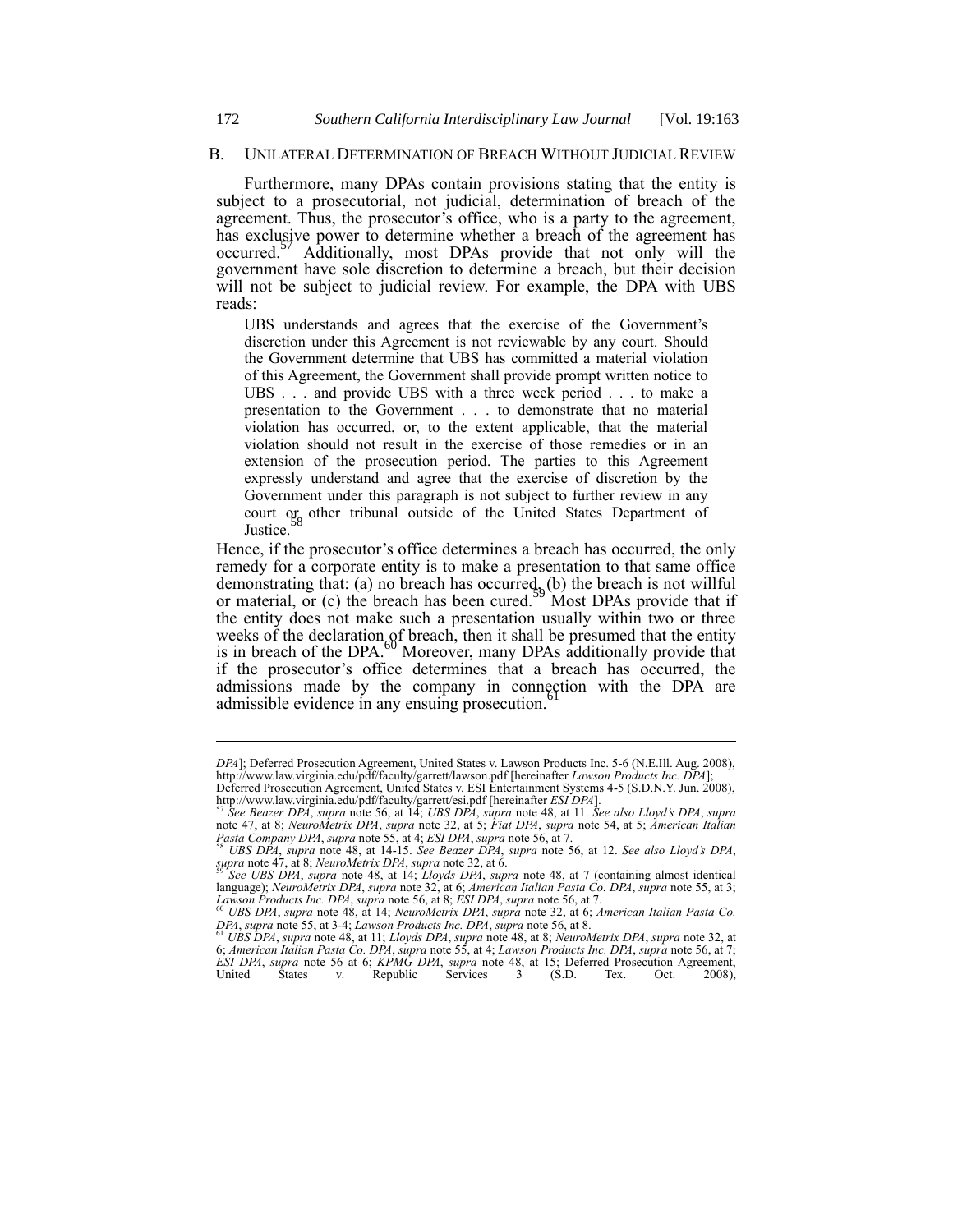## C. INDEPENDENT MONITOR

A common provision in DPAs is the requirement that the corporate entity accept the appointment of an independent monitor. An independent monitor is selected by the government to review the entity's compliance with the DPA, make recommendations necessary to comply with it, and implement other changes within the entity designed at mitigating the risk of recurrence depending on the nature of the alleged wrong.<sup>62</sup> The DOJ issued a memorandum ("the Morford Memo") which guides prosecutors in the selection of a monitor and delegation of the monitor's duties.

The Morford Memo provides that a monitor may be appropriate in es in which an entity's internal compliance program is insufficient.<sup>64</sup> It cases in which an entity's internal compliance program is insufficient. $\frac{104}{100}$ also states that a monitor shall be an independent third-party who is not "an employee or agent of the corporation or of the Government."<sup>65</sup> To ensure the selection of a qualified monitor, the Morford Memo mandates that the DOJ organize a selection committee that reviews candidates before their ultimate selection and "the office of the Deputy Attorney General must approve the monitor."<sup>66</sup> The DOJ typically chogses a monitor from a pool of former regulators and corporate prosecutors.<sup>67</sup> Additionally, the duration of monitorship depends on a few factors, according to the Morford Memo, including:

(1) the nature and seriousness of the underlying misconduct; (2) the pervasiveness and duration of misconduct within the corporation, including the complicity or involvement of senior management; (3) the corporation's history of similar misconduct; (4) the nature of the corporate culture; (5) the scale and complexity of any remedial measures contemplated by the agreement, including the size of the entity or business unit at issue; and (6) the stage of design and implementation of remedial measures when the monitorship commences.

The DOJ's monitor guidelines establish general duties that may be drafted into DPAs and tailored to the alleged wrong committed by the entity. The monitor's primary duty is to assess an entity's compliance with the terms of the DPA and evaluate, propose, and implement internal controls and compliance programs.<sup>69</sup> This may include: having access to all non-privileged, and, in some cases, privileged documents; having authority to meet with any officer or agent; retaining consultants; sharing information

<sup>69</sup> *Id.* at 5.

http://www.law.virginia.edu/pdf/faculty/garrett/republicservices.pdf [hereinafter *Republic Services DPA*]. <sup>62</sup> Finder & McConnell, *supra* note 32, at 9, 13.

<sup>&</sup>lt;sup>63</sup> Memorandum from Craig Morford, Acting Deputy Att'y Gen., U.S. Dept of Justice to Heat of Dep't Components and U.S. Attorneys (March 7, 2008), http://www.usdoj.gov/dag/morforduseofmonitorsmemo-03072008.pdf [hereinafter Morford]. <sup>64</sup> Finder & McConnell, *supra* note 32, at 8.

<sup>65</sup> Morford, *supra*, note 63, at 4.

<sup>66</sup>*Id.* at 3; Finder & McConnell, *supra* note 32, at 7-8. <sup>67</sup> Brandon L. Garrett, *Structural Reform Prosecution*, 93 VA. L. REV. 853, 926 (2007) (noting that "those credentials nevertheless may not always prepare a monitor for the work of re-constituting a compliance program). <sup>68</sup> Morford, *supra* note 63, at 7.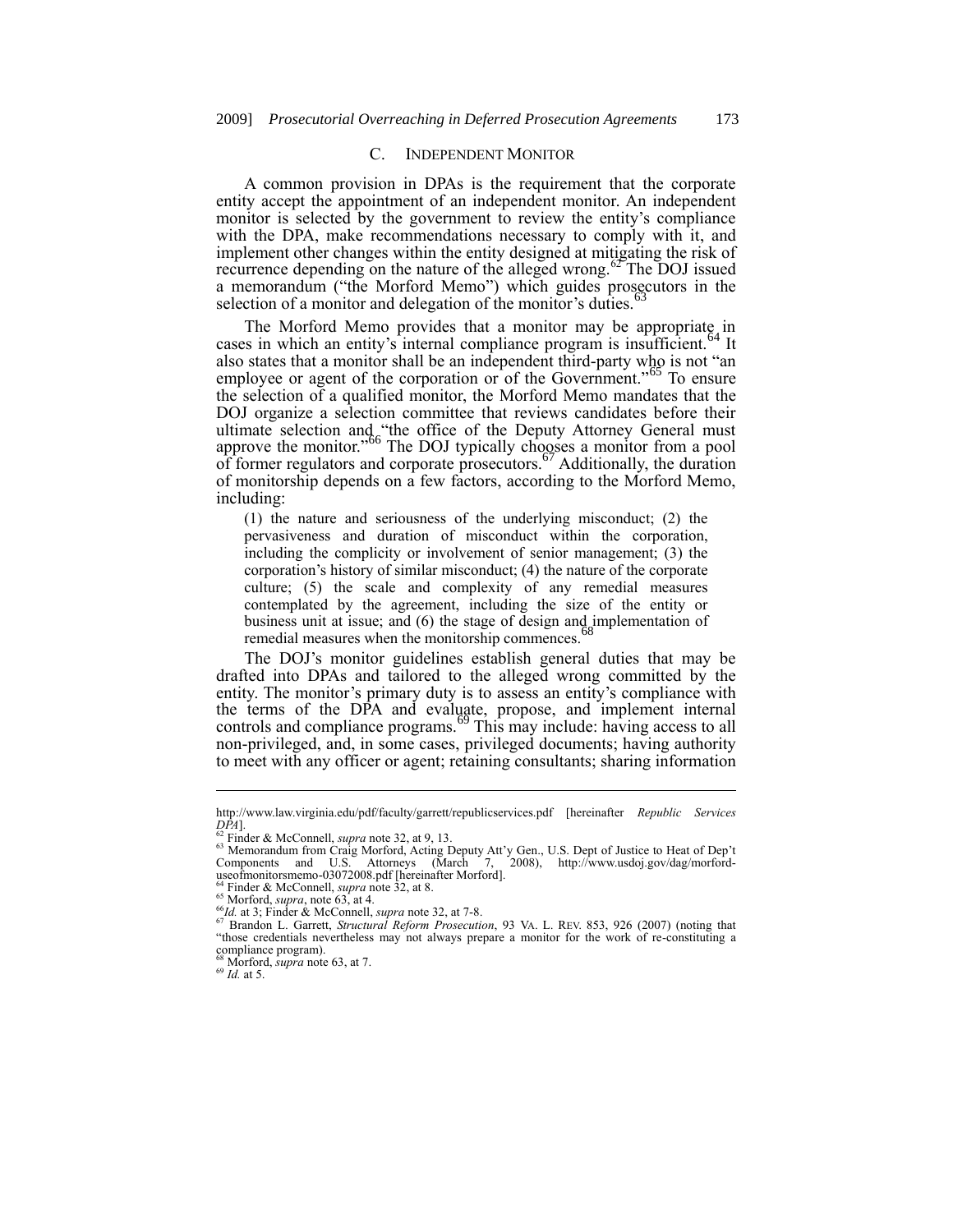with the DOJ and other agencies; and taking steps to maintain confidentiality of non-public information.<sup>70</sup> The monitor may also make periodic reports to the government and the entity, report previously undisclosed or new conduct to the government, have discretion to report evidence of other misconduct, and generally apply other necessary remedial measures to ensure compliance with a DPA and to reduce any risk of recidivism.<sup>71</sup> Also, DPAs provide that compensation and expenses incurred by the monitor shall be paid by the corporate entity.<sup> $2\pi$ </sup> Most importantly, noncooperation can result in the monitor recommending dismissal of employees or other disciplinary action.<sup>73</sup> Noncooperation with the monitor can also be interpreted as a breach of a DPA, which would result in prosecution of the corporate entity.<sup>74</sup> The terms of DPAs may also provide that the description of a monitor's authority be read to give the monitor broad authority to effectuate his or her oversight.

## IV. LEGAL CONCERNS WITH TERMS IN DPAS

## A. CONTRACT LAW ISSUES

Courts have recognized several defenses to contract formation that protect parties who enter into contracts with uneven bargaining power or who have unfair terms forced upon them in an agreement. Two of the defenses relevant to this discussion are: (1) economic duress, and (2) unconscionability.

## 1. *Economic Duress*

The doctrine of duress may be used to relieve a party of its obligations under an agreement that it entered into as a result of compulsion instead of genuine desire to enter into the contract. To establish duress, one must demonstrate that a threat has left the individual "bereft of the quality of mind essential to the making of a contract.<sup>776</sup> According to the Second Restatement of Contracts, "If a party's manifestation of assent is induced by an improper threat by the other party that leaves the victim no reasonable alternative, the contract is voidable by the victim."<sup>77</sup> To establish duress, courts have typically required (1) a threat, (2) that is improper, (3) that induces the party's manifestation of assent, and (4) that is considered sufficiently grave to justify the fact that the "assenting" party gave in to the threat and agreed to the coerced contract or term.<sup>8</sup> In its definition of "improper threat," the Restatement explicitly states that an

<sup>70</sup> Finder & McConnell, *supra* note 32, at 23.

 $71$  Morford, *supra* note 63, at 6.

<sup>72</sup> *See generally KPMG DPA*, *supra* note 48, at 24.

<sup>73</sup> *Id.*

 $^{74}$  *Id.* at 14.  $^{75}$  *Id.* at 20.

<sup>76</sup> Alexander v. Standard Oil Co.*,* 423 N.E.2d 578, 582 (Ill. App. Ct. 1981).

<sup>77</sup> RESTATEMENT (SECOND) OF CONTRACTS § 175(2) (1981). <sup>78</sup> Candace Zierdt & Ellen S. Podgor, *Corporate Deferred Prosecutions Through the Looking Glass of Contract Policing*, 96 KY. L.J. 1, 26 (2007).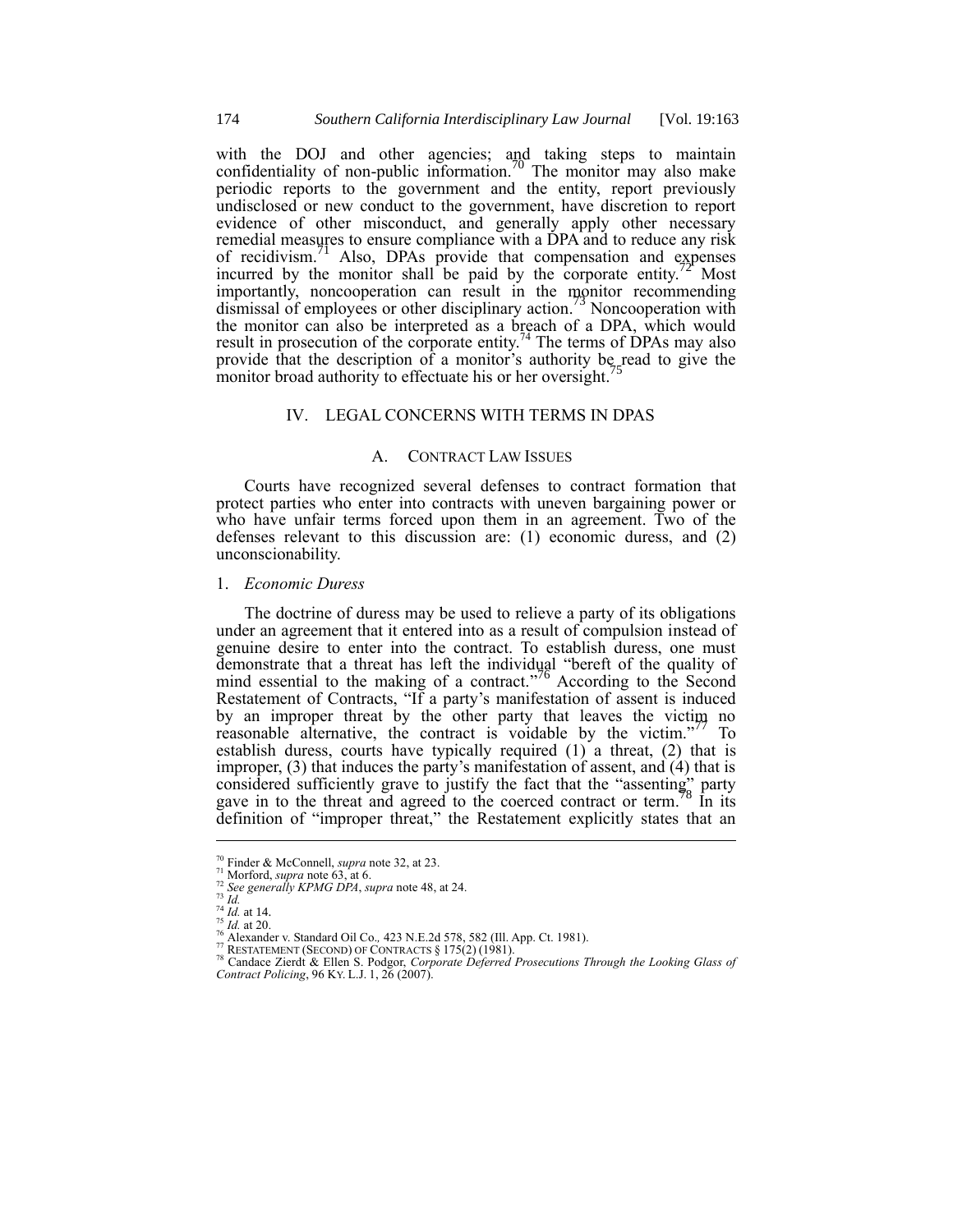improper threat may occur if "what is threatened is a criminal prosecution."<sup>79</sup> The comment to Restatement  $§176$  states, "[m]odern decisions have recognized as improper a much broader range of threats, notably those to cause economic harm. The rules stated in this Section recognize as improper both the older categories and their modern extensions under developing notions of 'economic duress' or 'business compulsion.<sup>80</sup> Moreover, the illustrations to the Restatement explain that when a threat of prosecution is made, the fact that the party making the threat honestly believes the other party to be guilty is immaterial and does not defeat the characterization as an improper threat.

The doctrine of economic duress contemplates that a contract may be unenforceable where one party has taken unjust advantage of the other party's economic necessity.<sup>82</sup> The doctrine provides that when one party with greater bargaining power "coerces the other party into agreeing to a contract out of severe economic necessity, the contract may be avoided if the economic realities were such that it would effectively destroy the weaker party's business."<sup>83</sup>

## 2. *Unconscionability*

Because neither the Uniform Commercial Code ("UCC") nor the Restatement offers a precise definition of unconscionability, courts have generally had to assess the circumstances and make determinations on a case-by-case basis. However, a widely accepted statement of the doctrine is that, "[u]nconscionability has generally been recognized to include an absence of meaningful choice on the part of one of the parties together with contract terms which are unreasonably favorable to the other party.<sup>54</sup> Most courts agree that in order to invalidate a contract, there must be both procedural and substantive unconscionability.<sup>85</sup> In order to satisfy the procedural unconscionability requirement, courts examine the unequal bargaining stances of the contracting parties, and while disparity in bargaining power alone is not sufficient, most courts adhere to the Restatement's statement that "*gross* inequality of bargaining power, together with terms unreasonably favorable to the stronger party . . . may show that the weaker party had no meaningful choice" and thus warrant a finding of procedural unconscionability.  $8\sigma$  The Restatement's comments also delineate certain other factors that may militate toward finding procedural unconscionability:

[B]elief by the stronger party that there is no reasonable probability that the weaker party will fully perform the contract; knowledge of the stronger party that the weaker party will be unable to receive substantial

<sup>&</sup>lt;sup>79</sup> RESTATEMENT (SECOND) OF CONTRACTS  $§$  176(1)(b) (1981).

 $80$  RESTATEMENT (SECOND) OF CONTRACTS  $\frac{8}{9}$  176 cmt. a (1981).

<sup>&</sup>lt;sup>81</sup> *Id.* at § 176 cmt. c.<br><sup>82</sup> Capps v. Georgia-Pacific Corp., 453 P.2d 935, 938 (Or. 1969).<br><sup>83</sup> Zierdt & Podgor, *supra* note 78, at 27.

 $84$  Williams v. Walker-Thomas Furniture Co., 350 F.2d 445, 449 (D.C. Cir. 1965).

<sup>85</sup> Zierdt & Podgor, *supra* note 78, at 31.

<sup>86</sup> RESTATEMENT (SECOND) OF CONTRACTS § 208, com. d (1981) (emphasis added).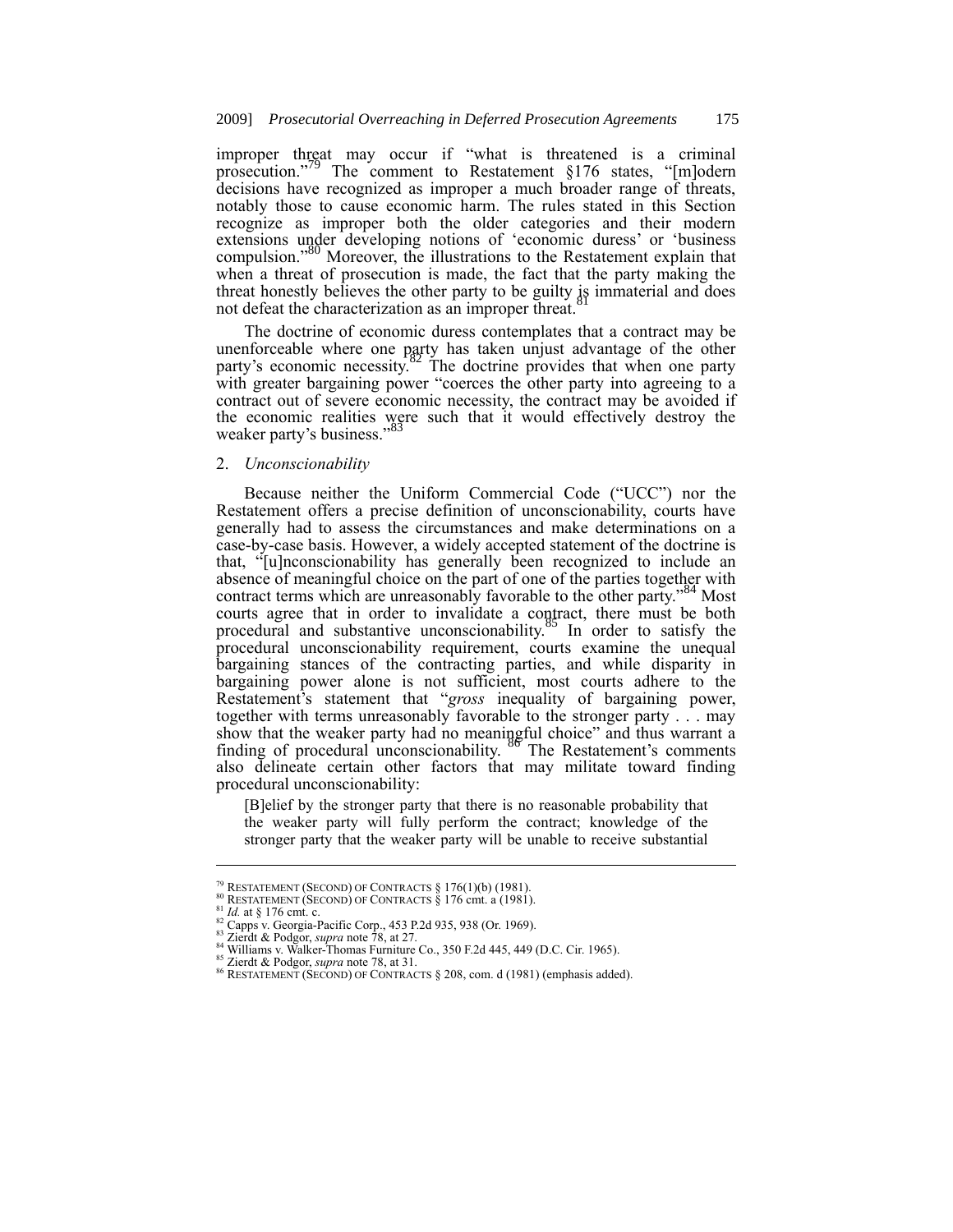benefits from the contract; knowledge of the stronger party that the weaker party is unable reasonably to protect his interests.<sup>9</sup>

In assessing substantive unconscionability, courts look to the entire fairness of the agreement at the time it was made, an inquiry that relates closely to the investigation into procedural unconscionability. The analysis requires "an examination of the actual terms of the contract and the relative fairness of the obligations assumed by each party."<sup>88</sup> Terms inherently so one-sided as to result in an imbalance in the obligations imposed by the agreement militate toward finding substantive unconscionability. As stated in the UCC, "[t]he basic test is whether, in the light of the general commercial background and the commercial needs of the particular trade or case, the term or contract involved is so one-sided as to be unconscionable under the circumstances existing at the time of the making of the contract.'

If a court finds a contract or some of its terms unconscionable, it can invalidate the entire contract, eliminate only the unconscionable term and enforce the remainder of the agreement, or alter the contract in order to avoid the unconscionable term or terms.<sup>9</sup>

## B. CONTRACT LAW IN THE CRIMINAL CONTEXT

In our criminal justice system, deferred prosecution and other agreements (such as plea agreements) play a vital role in alleviating overcrowded dockets and achieving retributive and deterrent goals without the necessity of a trial in every single conflict. Without these agreements, the criminal justice system would be crippled by the proliferation of cases that would require judicial resources related to holding trials.<sup>91</sup> In spite of the vital role these agreements play, courts typically scrutinize these agreements more carefully and are hesitant to apply contract law principles that would benefit the government in recognition of the government's severe leverage in negotiating the agreement's terms.<sup>92</sup> Yet, there seems to be a mystifying lack of judicial oversight or scrutiny of DPAs, despite the fact that the government is a party to every agreement. As discussed, this results in the government imposing one-sided terms on corporate parties who have no choice but to accept them.

#### C. CONTRACT LAW APPLIED TO DPAS

### 1. *Privilege Waivers*

The attorney-client and work product privileges are important concepts in the United States Justice system, having both constitutional and ethical

<sup>1</sup> <sup>87</sup> *Id.*

<sup>&</sup>lt;sup>88</sup> Batory v. Sears, Roebuck & Co., 456 F. Supp. 2d 1137, 1140 (D. Ariz. 2006).<br><sup>89</sup> U.C.C. § 2-302 cmt. n.1 (2003).

<sup>90</sup> Zierdt & Podgor, *supra* note 78, at 33.

<sup>91</sup> *Id.* at 34-35.

<sup>92</sup> *Id.* at 37.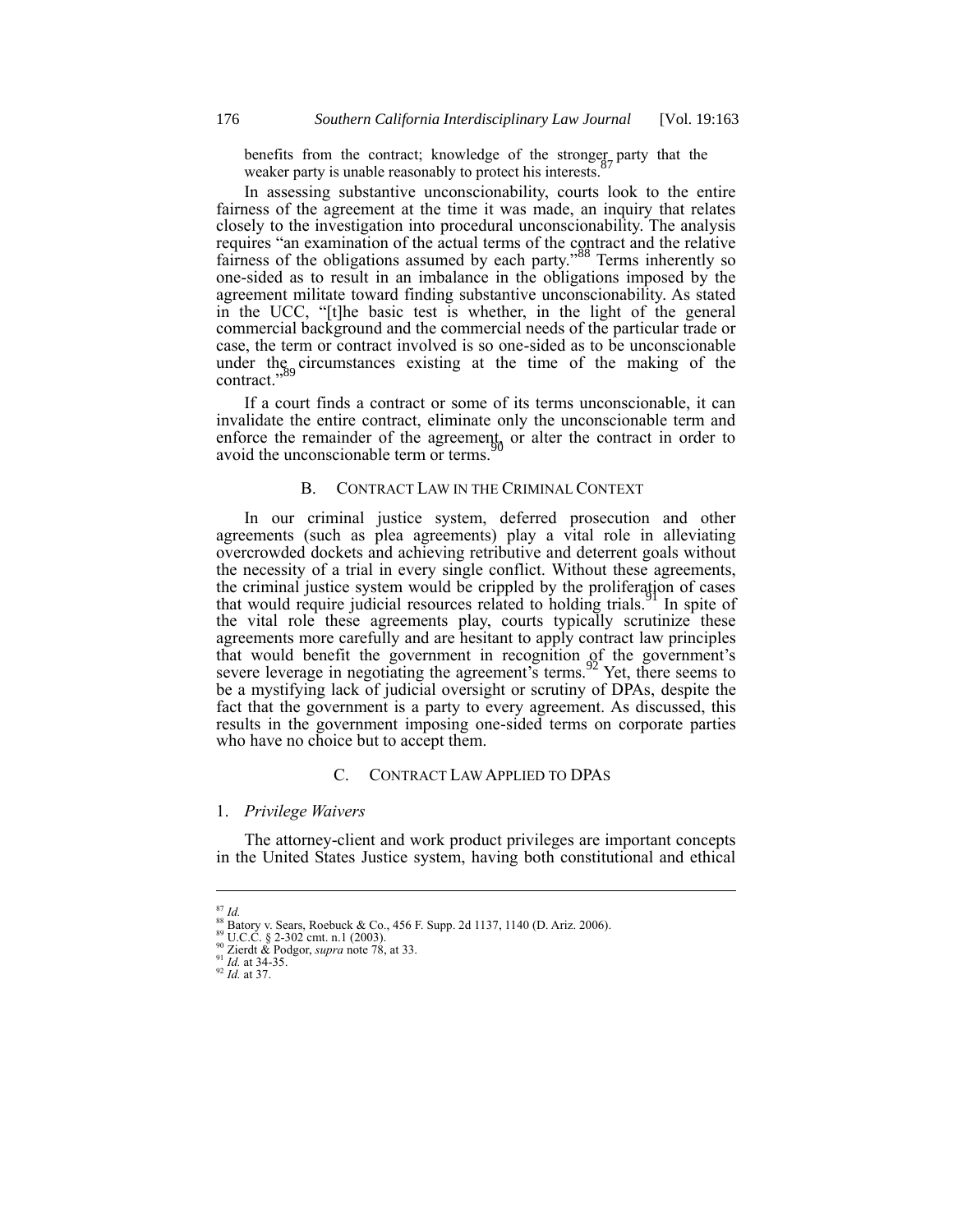underpinnings. The privileges are intended to allow, "full and frank communication between attorneys and their clients and thereby promote broader public interests in the observance of law and the administration of justice."<sup>93</sup> The Model Rules of Professional Conduct for attorneys mandate that attorneys have an ethical duty of loyalty to their clients, which includes a duty of confidentiality.<sup>94</sup> Many commentators even suggest that the Sixth Amendment right to counsel encompasses a right to protected communication because "meaningful" representation could not be accomplished without the attorney-client privilege.<sup>95</sup> Though the most recent DOJ policies, announced by Deputy Attorney General Mark Filip on August 28, 2008, and discussed above, prohibit consideration of waiver of attorney-client privilege or work product protection in evaluating an entity's cooperation with a government investigation, waiver was a key component in three DPAs in  $2007$  and two in  $2008$ .<sup>66</sup> The fact that waiver has been an overwhelmingly important component of DPAs in the past points to the unequal bargaining stance between the government and a corporate entity and the reality that many of the terms of DPAs are inequitable. In spite of the new DOJ policies restricting evaluation of corporate cooperation to the disclosure of only non-privileged information, there still remain many problematic terms that are common in DPAs and which raise contract law concerns, and there are still a small percentage of DPAs that have waiver provisions.<sup>9</sup>

### 2. *Cooperation*

Requiring cooperation of corporate entities has become an open-ended provision in which the government can exploit its immense leverage to require exhaustive disclosure of information and adoption of sweeping new policies. Prosecutors employ general terms that require broad corporate obedience in any and all matters related to the investigation. The government inserts language into the agreements requiring corporate entities "[to disclose] all information as may be requested" and "to cooperate fully with the Government regarding any matter related to the Government's investigation." <sup>98</sup> These nonspecific terms that call for comprehensive cooperation give government investigators broad authority to compel disclosure of information and force internal changes, while leaving companies virtually defenseless. Moreover, if an entity complies and discloses incriminating information and then is determined by the prosecutor to have breached the DPA, all of the information it voluntarily disclosed can be used to prosecute it. These terms clearly favor the

<sup>93</sup> Upjohn Co. v. United States, 449 U.S. 383, 389 (1981).

<sup>94</sup> ABA Model Rule 1.6 (2008).

<sup>95</sup> Zierdt & Podgor, *supra* note 78, at 11.

<sup>96</sup> *See* Illovsky, *supra* note 10, at 37 (noting that the government often insists that waiver is critical to its efforts to get fully at what wrongdoing occurred); Finder & McConnell, *supra* note 32, at 11.

<sup>97</sup> Finder & McConnell, *supra* note 32, at 12, 15. <sup>98</sup> *UBS DPA*, *supra* note 48, at § 10-12, p. 8. *See also American Italian Pasta Co. DPA*, *supra* note 55, at § 6, p. 2.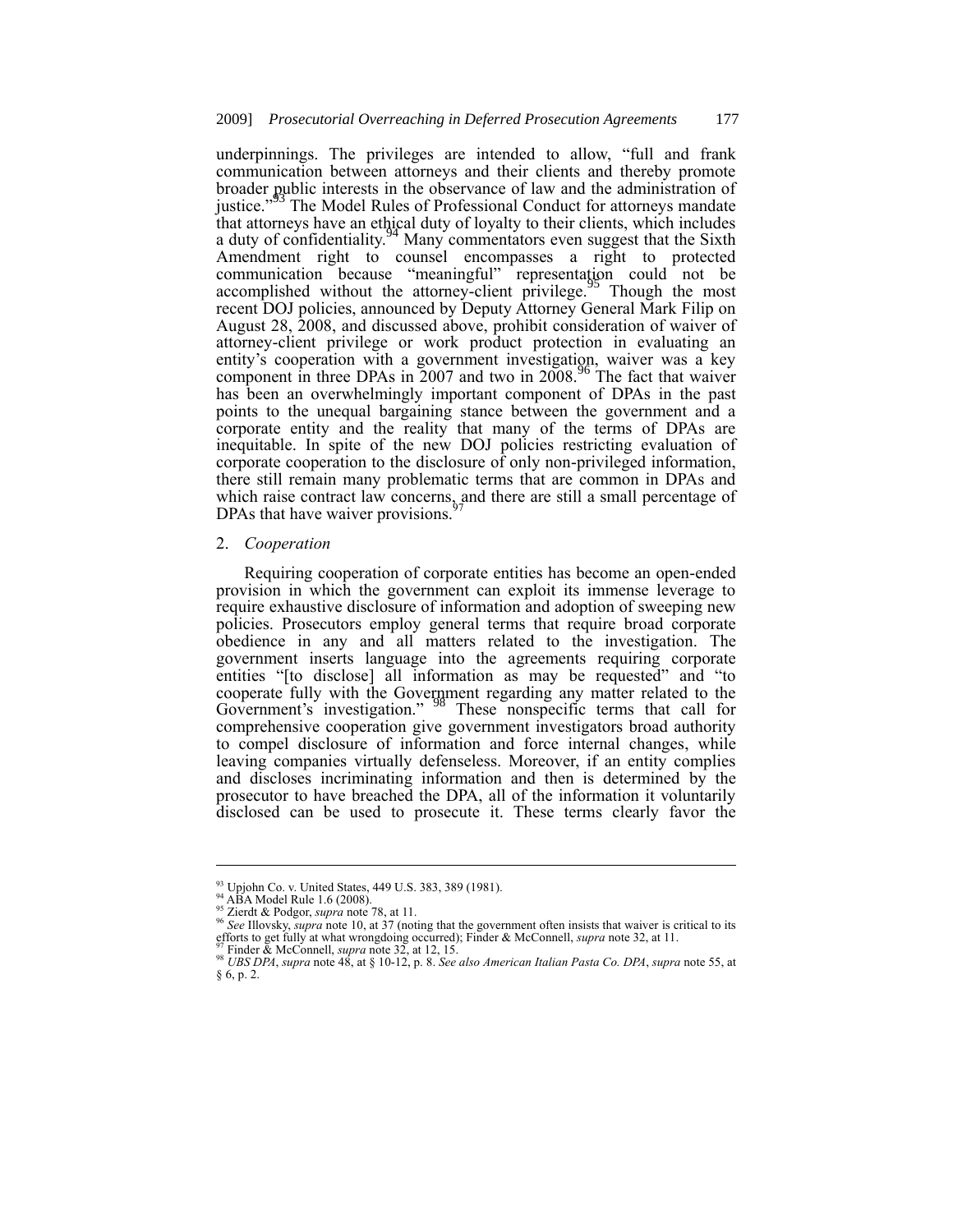prosecutor and are only accepted by entities because they have no ammunition at the bargaining table.

#### 3. *Unilateral Determination of Breach Without Judicial Review*

It should be clear that prosecutorial determination of breach followed by prosecutorial review of rightful determination of breach, without any judicial oversight, places the corporate entity's fate at the whim and caprice of the prosecutor who effectively becomes judge, jury, and executioner. Corporate entities that disagree with a determination of breach must plead their case before the same party that declared it. The unfairness and onesidedness of such an arrangement appears blatantly unconscionable and can only be the result of economic duress. There is no other reason for a corporate entity to subject itself to the final determination of an authority that opposes its interests. Further, the lack of a meaningful forum to contest a determination of breach raises due process concerns (discussed in greater detail in Part V). Overall, an entity entering into a DPA has very little recourse to contest a governmental determination of breach and has no right to appeal to an independent, impartial judicial authority.<sup>9</sup>

## 4. *Independent Monitors*

Despite the provision in the Morford Memo that "the monitor's responsibilities should be no broader than necessary to address and reduce the risk of recurrence of the corporation's misconduct," the chief problem with the implementation of an independent monitor is the unchecked authority the monitor has to alter corporate infrastructure and accumulate expenses without accountability.<sup>100</sup> If the corporate entity disagrees with a recommendation of the monitor, its grievance is assessed by the prosecutor's office, which selected the monitor in the first place.<sup>[01</sup>] Entities thus have very little practical recourse for contesting perceived abuses or forcibly adopted policies. Additionally, "if the corporation chooses not to adopt recommendations made by the monitor . . . the Government may consider this conduct when evaluating whether the corporation has fulfilled its obligations under the agreement.<sup> $2102$ </sup> Hence, entities also feel immense pressure to comply with a monitor even if their suggestions are unreasonable in order to appear cooperative and thereby prevent a prosecutorial determination of breach.

Again, the lack of judicial oversight of the monitor's jurisdiction and authority may result in excessive and unfair burdening of corporate entities. For example, "some suggest that Bristol-Myers may have fired their CEO and general counsel to induce their monitor not to seek removal of the DPA," an indication of the extraordinary power monitors exert over entities

<sup>99</sup> *See* Zierdt & Podgor, *supra* note 78, at 16.

<sup>100</sup> Morford, *supra* note 63, at 5. <sup>101</sup> *See, e.g., KPMG DPA*, *supra* note 48, at § 15, p. 22. <sup>102</sup> Morford, *supra* note 63, at 6.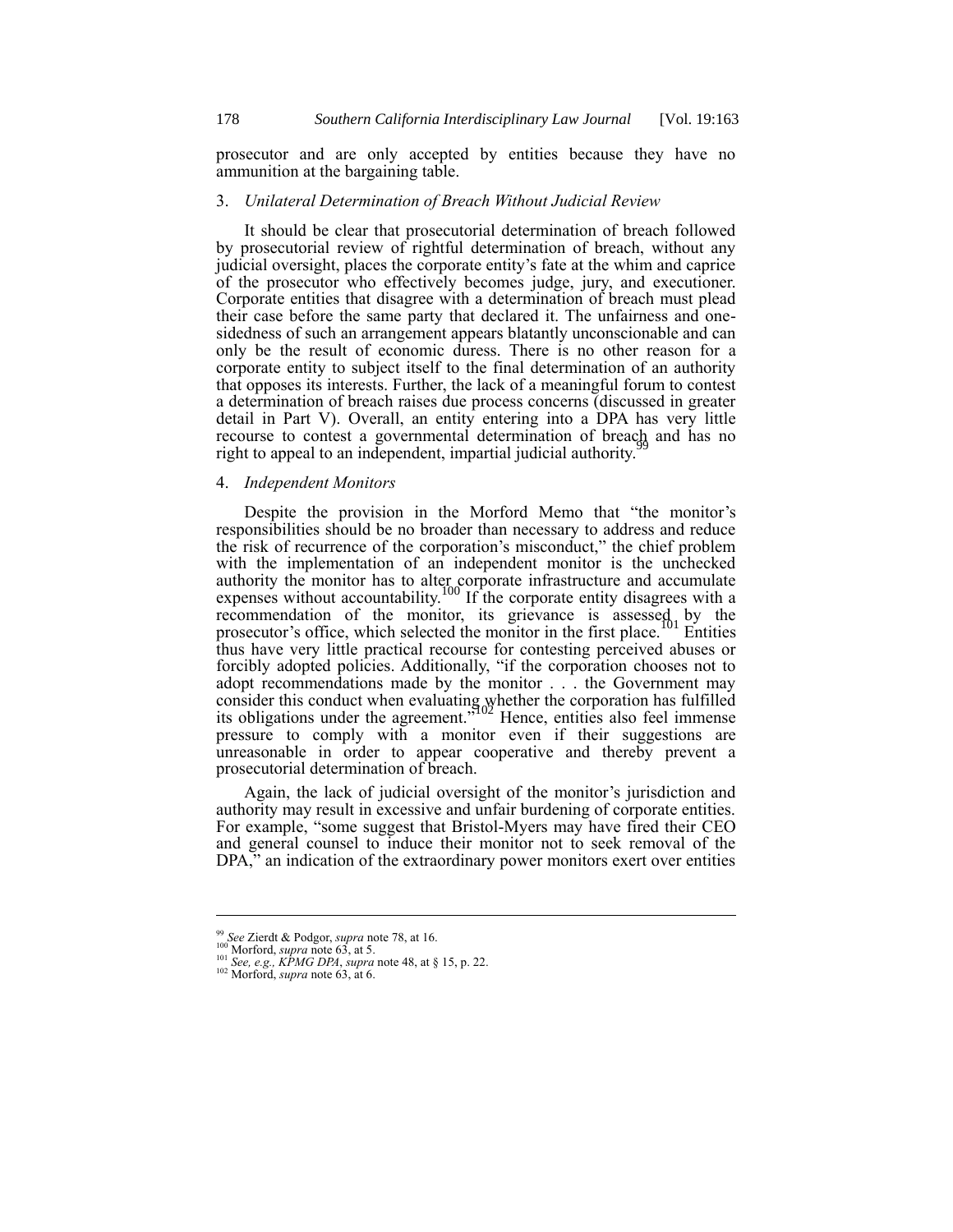that can only hope to appease them with compliance.<sup>103</sup> Moreover, critics have also noted that the presence of a monitor is inimical to some of the key objectives of deferred prosecution, such as restoring shareholder confidence and promoting corporate activity with other market players.

Some commentators have contemplated imposing fiduciary duties on monitors to ensure that, to the extent they make decisions affecting an entity's potential profitability, they act in the entity's best interest financially. <sup>105</sup> In the way of reform, those same commentators propose delineating the role of a monitor with greater specificity and clarity in DPAs.<sup>106</sup> However, in order to achieve more narrowly defined terms that, in effect, *limit* the scope of the monitor's authority by defining his role in greater detail, entities would somehow need to achieve equal footing with the government at the bargaining table. As long as prosecutors can intimidate entities with the formidable threat of indictment, they can and will continue to broadly define a monitor's powers.

The guidelines of the Morford Memo allow the DOJ great flexibility in choosing a monitor, defining the scope of their authority, and choosing the duration of monitorship. Hence, though these guidelines purport to help the DOJ regulate itself in the assignment of monitors and delegation of their duties, they are insufficient to mitigate the likelihood of the government skewing the terms in its own favor.

# 5. *Unrelated Terms*

Egregious overreaching and abuse of prosecutorial leverage in negotiating terms of DPAs has also been illuminated by the insertion of terms into DPAs that force entities to engage in forms of purported restitution that are wholly unrelated to the entities' alleged criminal conduct or helping those harmed by the conduct. For example, in the 2005 DPA entered into between the New Jersey United States Attorney's Office and Bristol-Meyers Squibb, the company was required to endow a chair at the former law school of the United States Attorney.<sup>107</sup> In the DPA for the New York Racing Association ("NYRA"), the prosecutor forced terms upon the NYRA which required it to install slot machines at its location in order to raise money for public education.<sup>108</sup> The 2004 DPA entered into by WorldCom required it to generate hundreds of jobs in the state of Oklahoma.

New DOJ guidelines restrict inserting requirements into DPAs that oblige payment by the business entity of restitution to charitable organizations and the like. The guidelines, recently incorporated into the

<sup>103</sup> Vikramaditya Khanna & Timothy L. Dickinson, *The Corporate Monitor: The New Corporate Czar?*, 105 MICH. L. REV. 1713, 1721 (2007).

Epstein, *supra* note 9, at A14. <sup>105</sup> Khanna, *supra* note 103, at 1737.

<sup>106</sup> *Id.* at 1737.

<sup>107</sup> Spivack & Raman, *supra* note 47, at 174. <sup>108</sup> *Id.*

<sup>109</sup> *Id.*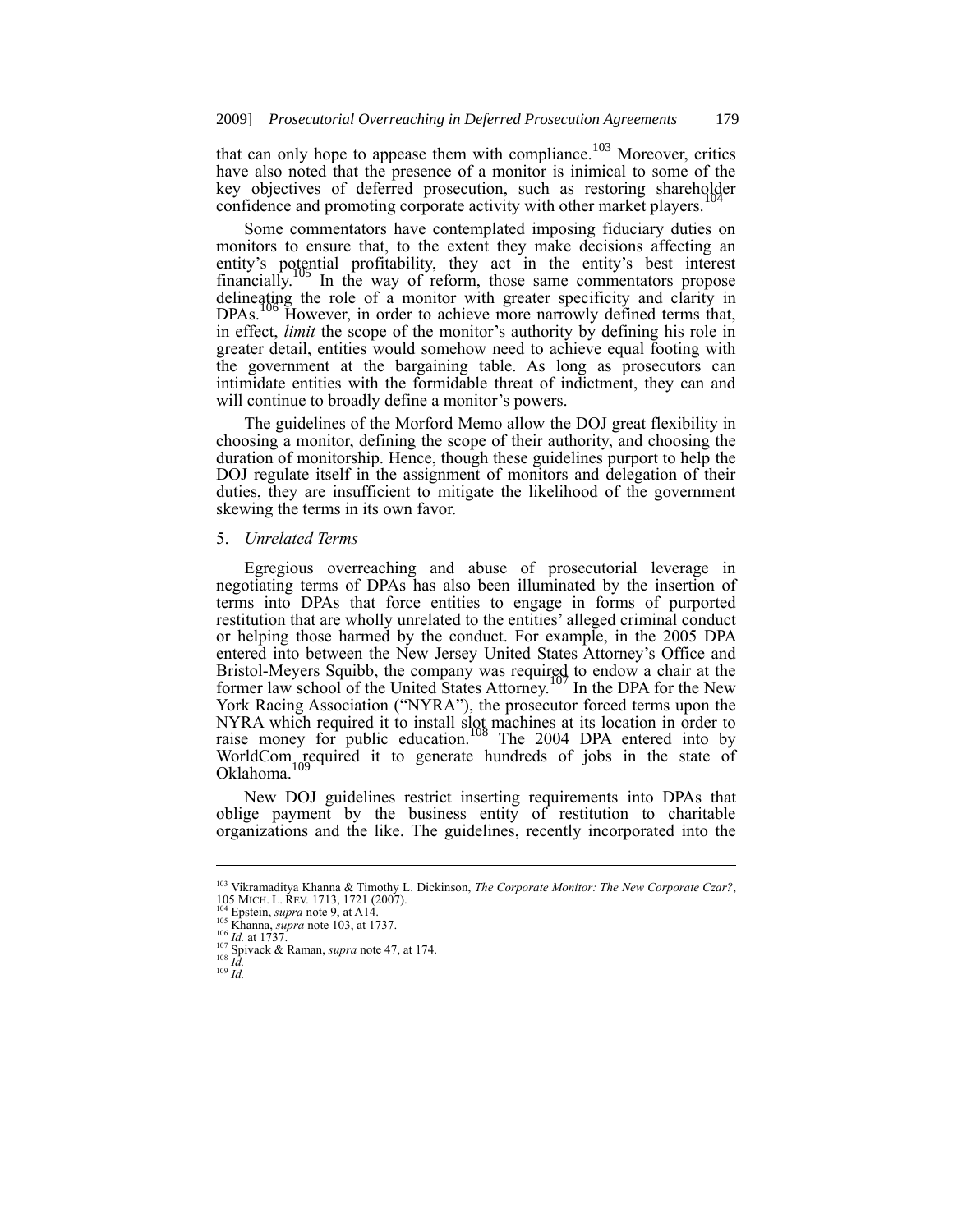Federal Rules of Criminal Procedure, state that DPAs "should *not* include terms requiring the defendant to pay funds to a charitable, educational, community, or other organization or individual that is not a victim of the criminal activity."<sup>110</sup> The fact that the DOJ had to intervene to regulate prosecutorial overreaching in negotiating these unrelated terms further evidences the far superior bargaining position of the government and the resulting unfair obligations imposed on business entities in DPAs.

## D. CONTRACT LAW CONCLUSIONS

The improper threat of government indictment alone is sufficient to conclude that DPAs are made under a condition of economic duress. Surely, without the improper threat of government prosecution (improper under the Restatement to Contracts), corporate entities would not agree to the onesided terms discussed above. As detailed, the serious economic collateral consequences of an indictment are sufficiently grave to induce an entity to accept terms that are exceedingly adverse to its interests. Thus, it is clear that the government takes advantage of an entity's economic necessity to stay in business. It is indeed a Hobson's choice between indictment, which amounts to corporate death, and an inequitable agreement that at least allows the business to subsist. Thus, the circumstances surrounding the negotiation and entrance into DPAs clearly seem to satisfy all of the elements of economic duress.

The gross inequality in bargaining power combined with obviously one-sided terms also clearly evince unconscionability. This inequality in bargaining power, which is derived from the government's ability to indict and destroy a firm, is the impetus behind economic duress and also militates toward finding procedural unconscionability. Additionally, the government clearly knows that corporate entities have no meaningful choice and are unable to reasonably protect their interests. This results in the unbalanced terms in DPAs. Terms such as forcing broad cooperation, allowing one party to the agreement to unilaterally declare a breach without judicial oversight, and providing for a nearly unregulated monitor to alter corporate policy are substantively unconscionable because they result in an imbalance in the obligations imposed in the agreement.

Commentators have noted that given corporate incentives to avoid the devastation wrought by indictment, DPAs have shifted from serving the public interest to becoming, "like the confessions of a Stalinist purge trial, as battered corporations recant their past sins and submit to punishments wildly in excess of any underlying offense."<sup>111</sup> One prominent lawyer has stated that the process of negotiating a DPA is really not a negotiation at all because, "[a]ny push back by the company on a provision that the government requests is not only going to be shot down, but the government

<sup>110</sup> USAM 9-16.325, *available at* http://www.usdoj.gov/usao/eousa/foia\_reading\_room/usam/title9/16mcrm.htm; Corporate Crime Reporter, *Corporate Pre-Trial Agreements Down 60 Percent*, 22 CORP. CRIME REP. 5 (2009), *available at* http://www.usdoj.gov/dag/morford -useofmonitorsmemo-03072008.pdf (emphasis added).<br><sup>111</sup> Epstein, *supra* note 9, at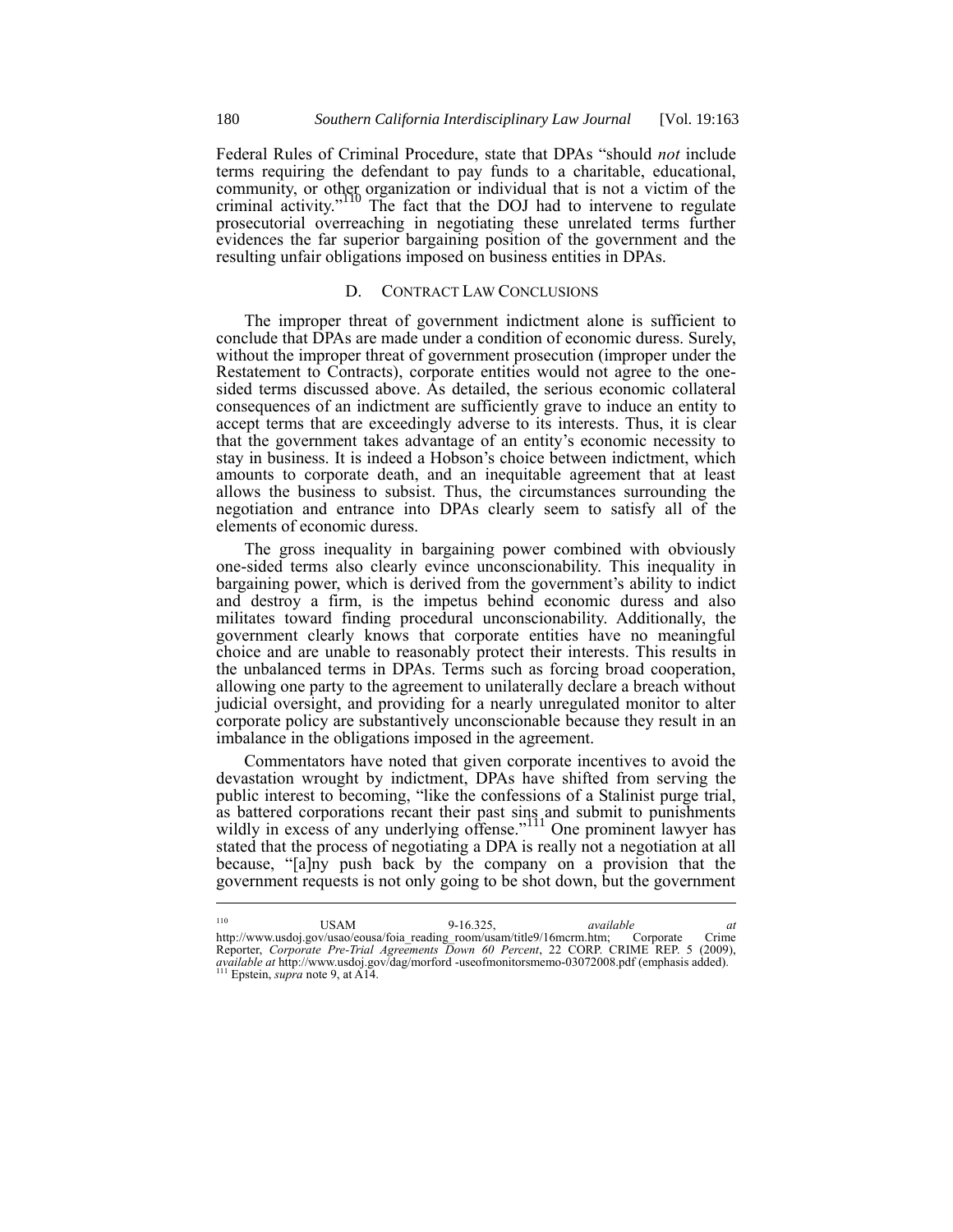may see it as a reflection that the company's claimed contrition is not genuine."<sup>112</sup> This fear of offending the government by seeming genuine."<sup>112</sup> This fear of offending the government by seeming uncooperative renders entities passive and acquiescent, unwilling to controvert unfair terms or stand up for themselves "for fear it will cause the government to look at you differently and decide that a deferral isn't appropriate."<sup>113</sup> Such observations only underscore the government's use of economic duress to insert egregiously one-sided and ultimately unconscionable terms into DPAs.

## E. CRIMINAL LAW ISSUES

#### 1. *Actus Reus and Mens Rea*

In our criminal justice system, any criminal act requires an actus reus and mens rea.<sup>114</sup> The actus reus is the commission of a voluntary act or omission that violates the law and the mens rea is the subjective culpability of the actor.<sup>115</sup> To show actus reus, courts require a voluntary act because the law cannot deter an involuntary act; therefore commission of a voluntary wrong is necessary for just punishment.<sup>116</sup> The mens rea requirement for a criminal act is necessary to punish only those who intended, to some degree, to engage in the actus reus.<sup>117</sup> The Model Penal Code provides that, "a person is not guilty of an offense unless he acted purposely, knowingly, recklessly or negligently, as the law may require, with respect to each material element of the offense."<sup>118</sup> From a Kantian, deontological approach, if just deserts and the appropriate level of deterrence are to be achieved, then the punishment should be connected with the degree of blame, ranging from intentional to negligent harm.<sup>119</sup>

# 2. *Goals of Criminal Justice*

Generally, there are two chief justifications for punishment in the criminal justice system: Retributivism and Utilitarianism. While on the one hand "a Retributivist claims that punishment is justified because people deserve it; a utilitarian believes that justification lies in the useful purposes that punishment serves."<sup>120</sup> Retribution is "essentially backward looking" insofar as it seeks to justify punishment based on the offender's past behavior, including a determination of wicked intent and harm caused. The requisite element of retribution is thus a wicked intention on the part of

<sup>112</sup> Corporate Crime Reporter, *supra* note 4, at 13.

<sup>113</sup> *Id.* <sup>114</sup> *See* MODEL PENAL CODE § 2.01 (Proposed Official Draft 1962); MODEL PENAL CODE § 2.02(1) (Proposed Official Draft 1962); Martin v. State, 31 Ala. App. 334 (1944); Regina v. Cunningham, 2 Q.B. 396 (1957).<br><sup>115</sup> *Id.*<br><sup>116</sup> See MODEL PENAL CODE § 2.01 (Proposed Official Draft 1962).

<sup>117</sup> *See* Sanford H. Kadish et. al., CRIMINAL LAW AND ITS PROCESSES 213 (Wolters Kluwer 2007). *See also* MODEL PENAL CODE § 2.02 (Proposed Official Draft 1962).

<sup>&</sup>lt;sup>118</sup> MODEL PENAL CODE § 2.02(1) (Proposed Official Draft 1962).

<sup>&</sup>lt;sup>119</sup> See H.L.A. Hart, Responsibility and Retribution, in Punishment and Responsibility 231-32 (1968).<br><sup>120</sup> Kent Greenawalt, *Punishment*, 4 ENCYCLOPEDIA OF CRIME AND JUSTICE 1338 (1st ed. 1983).<br><sup>121</sup> Kadish, *supra* not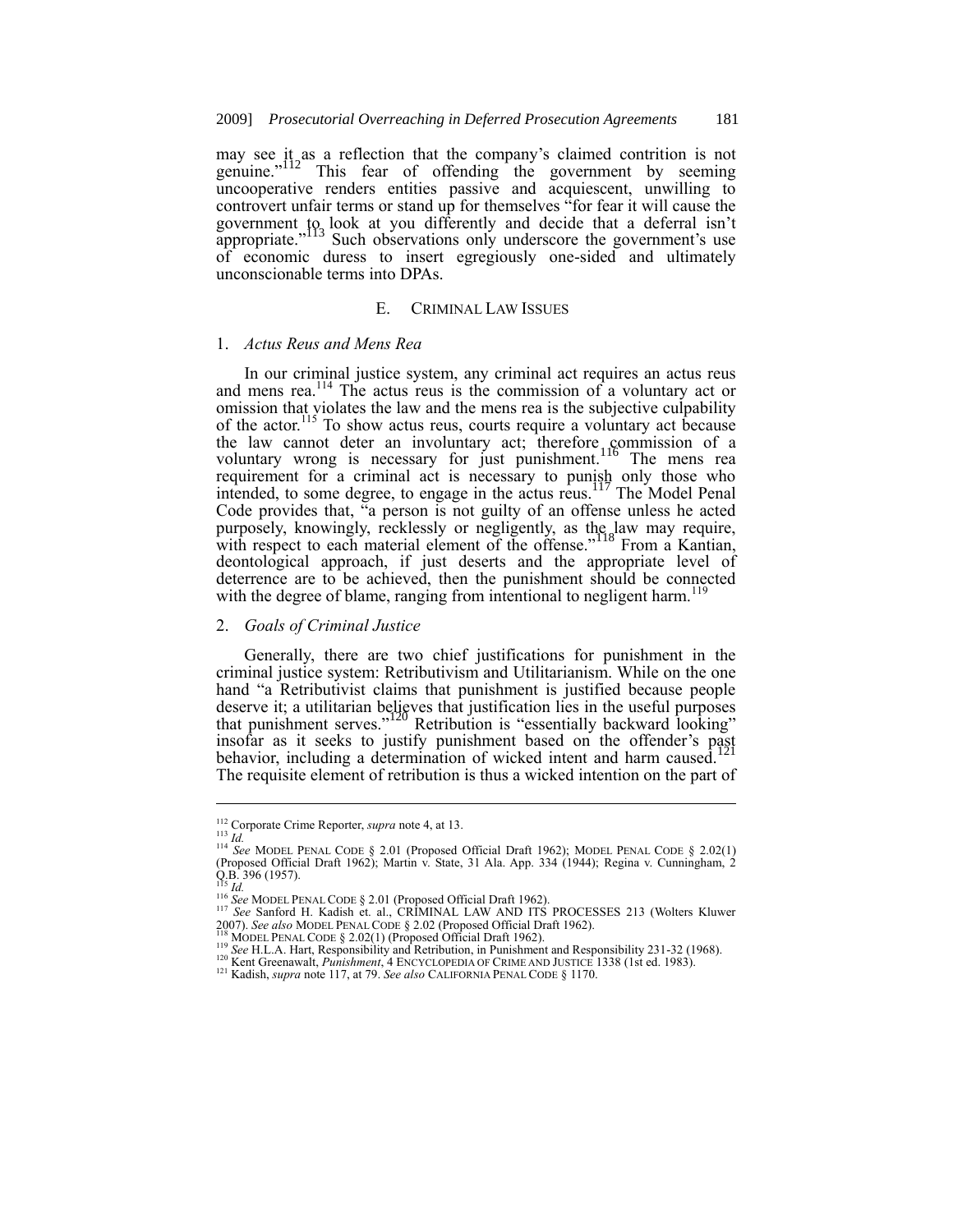the offender because this subjective culpability is necessary in order to be held blameworthy.

By contrast, utilitarian rationales are forward looking because they justify punishment based on the positive consequences it will produce in the future.<sup>122</sup> Utilitarianism perceives the function of punishment as instrumental in the prevention of future crime through the creation of deterrence. Deterrence, rather than seeking to achieve just deserts for criminals, is concerned with maximizing the social welfare by preventing crimes from being committed in the first place.<sup>123</sup> Utilitarianism asserts that "in matters of importance every one calculates," meaning that criminals weigh, consciously or subconsciously, the costs and benefits of their crimes, factoring in the cost of punishment.<sup>124</sup> Of course, criminal punishments must be of a magnitude "sufficient to deter a thinking individual from committing a crime."<sup>125</sup> Also, quite obviously, criminals must be *aware* of potential punishments in order for those penalties to exact any deterrent force. The criminal justice system engenders deterrence in the general population by making examples of criminals through meting out severe, public punishments.

## 3. *Corporate Criminal Liability: A System of Strict Liability*

Near the turn of the Twentieth Century, the Supreme Court decided to extend the tort doctrine of respondeat superior into the criminal realm, making corporate entities liable for the acts of their agents within the scope of their employment.<sup>126</sup> The Court repudiated the notion that an entity cannot commit a crime in its corporate capacity even though its individual members may, explaining that to give a corporate entity immunity from all punishment would eliminate "the only means of effectually controlling  $\dots$  the abuses aimed at."<sup>127</sup> Later decisions expanded the doctrine to impose corporate liability for acts of agents even when those acts are contrary to express company orders.<sup>128</sup> As it stands today, under the doctrine of respondeat superior, a corporate entity may be held criminally liable for the actions of any one of its agents who: (1) commits a crime, (2) within the scope of the agent's employment, and (3) with intent to benefit the corporation.<sup>129</sup> The "scope of employment" requirement, as discussed above, does not call for the activity to have been ratified or approved by the entity, and courts may determine an act to be within the scope of employment even if expressly prohibited by the entity.<sup>130</sup> The requirement

1

<sup>122</sup> Kadish, *supra* note 117, at 79. *See also* MODEL PENAL CODE § 1.02(2)(a) (Proposed Official Draft 1962). <sup>123</sup> Jeremy Benthan, Principles of Penal Law, Pt. II, bk. 1, ch. 3 (J. Bowring ed. 1843).

 $^{124}$  *Id.*at 41.

<sup>125</sup> Paul H. Robinson and John M. Darley, *The Role of Deterrence in the Formulation of Criminal Code Rules*, 91 GEO. L.J. 949, 951, 953 (2003).<br><sup>126</sup> New York Central & Hudson River Railroad Co. v. United States, 212 U.S. 481 (1909).

<sup>&</sup>lt;sup>126</sup> New York Central & Hudson River Railroad Co. v. United States, 212 U.S. 481 (1909).<br><sup>127</sup> *Id.* at 496.<br><sup>128</sup> *See* United States v. Hilton Hotels Corp., 467 F.2d 1000 (1972).

<sup>129</sup> *Developments in the Law–Corporate Crime: Regulating Corporate Behavior Through Criminal Sanctions*, 92 HARV. L. REV. 1227, 1247 (1979). <sup>130</sup> *Id.* at 1249-50.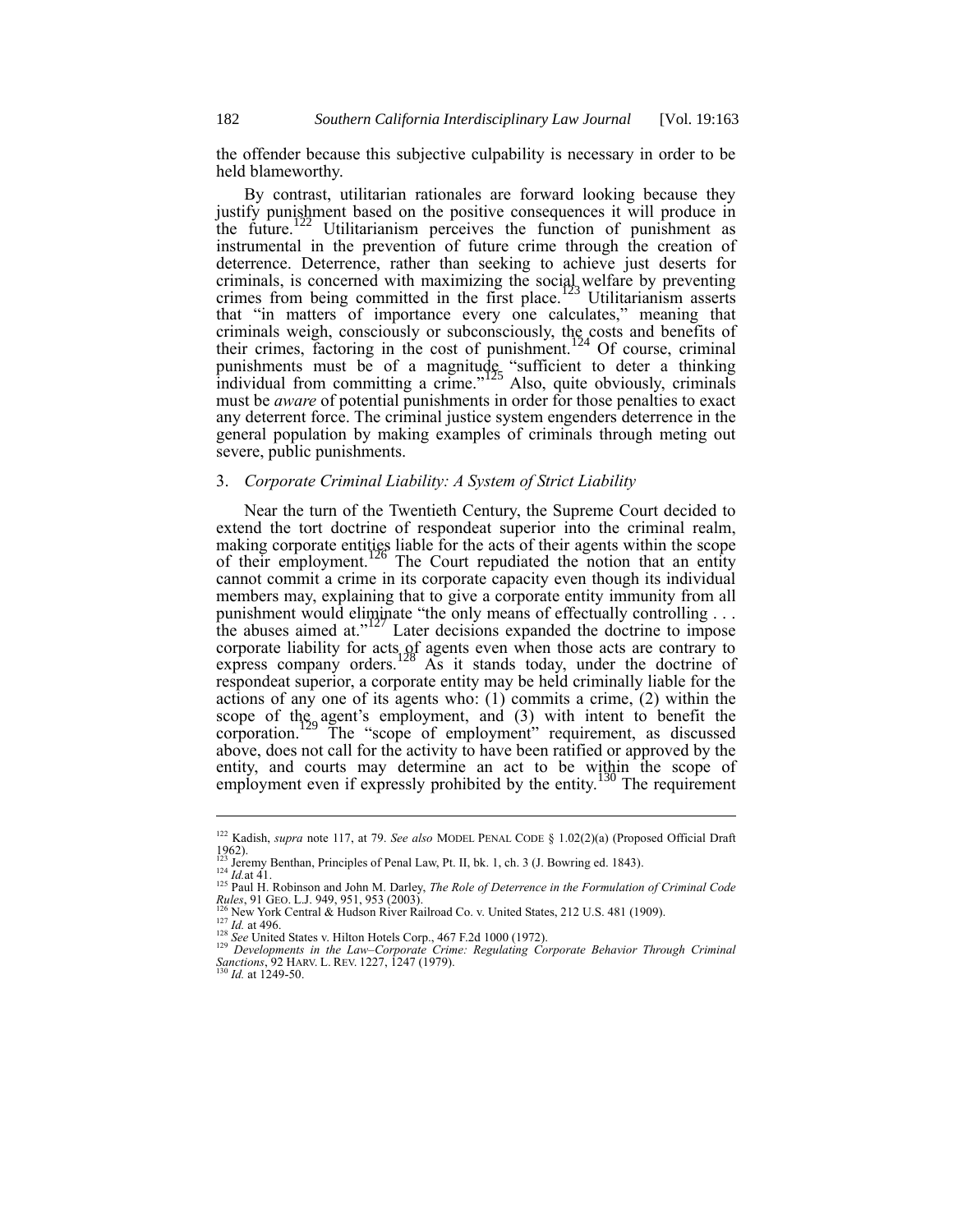merely requires the offending agent to have been engaged in a work-related activity.<sup>131</sup> The "intent to benefit the corporation" element requires no evidence of actual benefit received, but rather is loosely construed to a finding of any ancillary benefit to the entity, even when the primary intent is the advancement of the offending agent's own personal interests.<sup>132</sup> With these two requirements thus weakened, "a court may hold a corporation criminally liable whenever one of its agents (even an independent contractor in some circumstances) commits a crime related in almost any way to the agent's employment."

The mens rea requirement for criminal liability has been altered with respect to corporate defendants because corporate entities are legal fictions or abstract entities that cannot formulate their own intentions. As discussed above, when the Supreme Court expanded respondeat superior to encompass criminal wrongs, it reasoned that vicarious liability, which includes the element of intent, was the only way to adequately regulate business behavior.<sup>134</sup> Mens rea is thus imputed on corporate entities because "without vicarious criminal liability, the mens rea requirement will often present our hypothetical prosecutor with an insurmountable barrier to successful prosecutions."<sup>135</sup> Moreover, the conception of vicarious intent was later expanded so that a corporate entity may be ascribed the aggregate knowledge of numerous employees, even though no single employee possesses the knowledge or intent to commit the crime; "the sum of the knowledge of all the employees" is sufficient for finding corporate intent.

Respondeat superior allows prosecutors to escape the pesky mens rea requirement, making it easier to indict and convict corporate entities. It also imposes on entities greater burdens and incentives to: (1) monitor the behavior of all of its employees since merely giving instructions not to engage in certain conduct is not exculpatory, and (2) review corporate activities macroscopically to avoid potential liability attributable to knowledge of multiple employees.<sup>137</sup> Ultimately, vicarious liability for corporate entities amounts to a form of strict liability because the offense requires no mens rea for conviction and does not permit the lack of mental culpability as a defense.

<sup>131</sup> *Id.* at 1250.

<sup>132</sup> *See* United States v. Sun-Diamond Growers of California, 138 F.3d 961 (D.C. Cir. 1997) (holding that an illegal contribution scheme using company funds which was hidden from members of the company, engaged in by one employee to benefit a third party due to personal friendship, was nonetheless a scheme designed to further the interests of the company because it provided some

reputational benefit).<br><sup>133</sup> Pamela H. Bucy, *Organizational Sentencing Guidelines: The Cart Before the Horse*, 71 WASH U. L.<br>Q. 329, 334 (1993) [hereinafter *Organizational Sentencing*].<br><sup>134</sup> John Hasnas, *Ethics and the* 

<sup>1&</sup>lt;sup>35</sup> *Id.* at 593. (*Interlaiting States v. Bank of New Eng., 821 F.2d 844, 854-855 (1st Cir. 1987).* 

<sup>137</sup> Hasnas, *supra* note 134, at 599.

<sup>138</sup> *See generally* Charles Babbitt et al., *Discretion and the Criminalization of Environmental Law*, 15 DUKE ENVTL. L. & POLY. F. 1 (2004).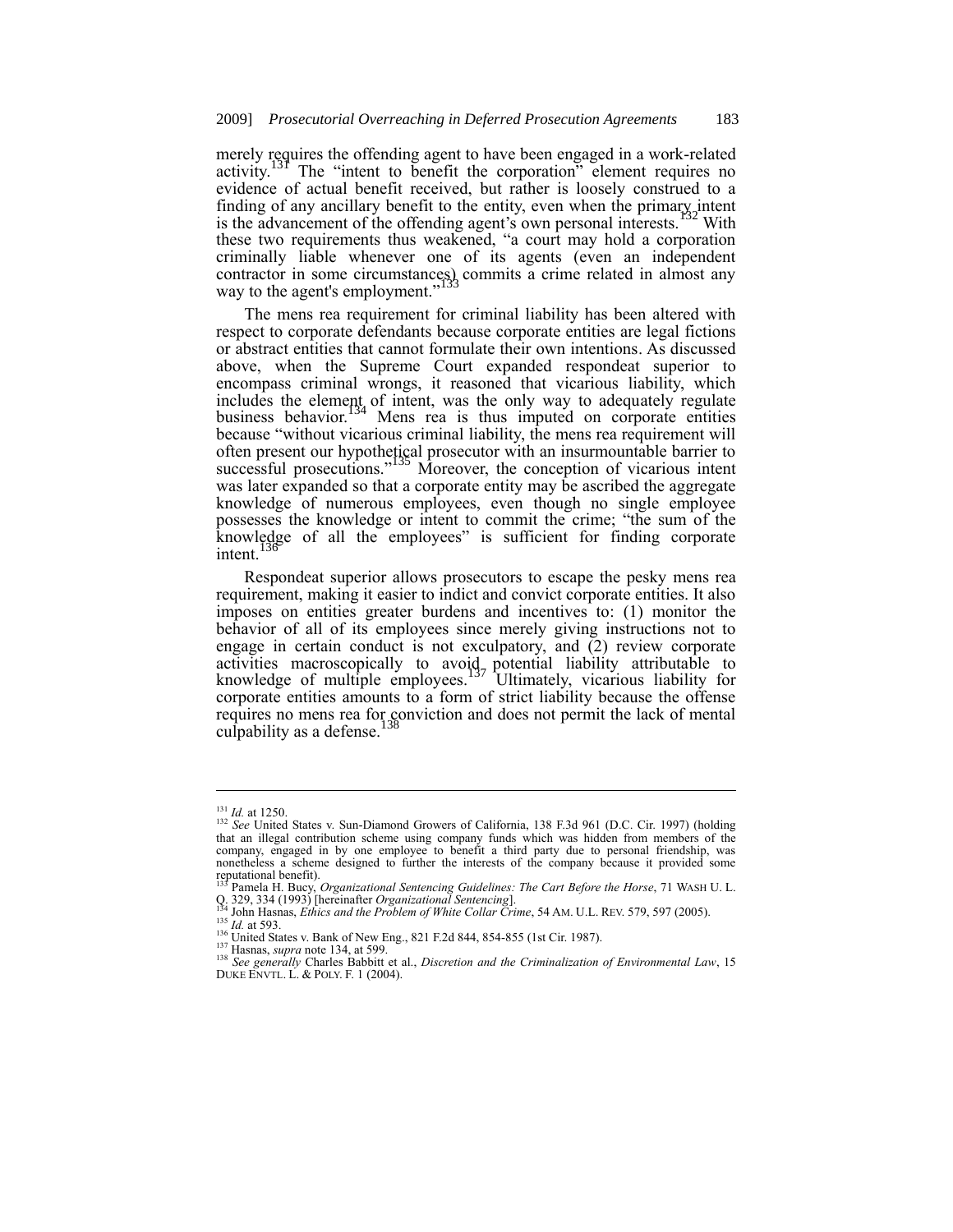The Model Penal Code ("MPC") adopts a slightly different approach to the respondeat superior theory of liability. It provides that an entity incurs liability for infractions performed by a corporate agent acting within the scope of his employment and on behalf of the entity, much like the common law approach.<sup>139</sup> But, the MPC attempts to restrict the scope of respondeat superior by requiring that the commission of an offense be approved in some manner by a "high managerial agent" in order for the entity to be liable.<sup>140</sup> Under the MPC approach, the wrongful act must have been, "authorized, requested, commanded, performed or recklessly tolerated" by the board of directors or a corporate officer who, by virtue of their authority, may be regarded as representing corporate policy.<sup>141</sup> The MPC provides that it is a defense to liability if the corporate entity can show by a preponderance of evidence that its high managerial agent used due diligence to prevent the commission of the crime.<sup>142</sup> In this regard, the MPC attempts to scale back the sweeping strict liability of the common law respondeat superior doctrine under which any attempts to prevent criminal acts are immaterial and not exculpatory.

Opponents have criticized the MPC approach for being both overinclusive and underinclusive. It can be overinclusive by extending corporate liability to minor acts and underinclusive by requiring too great of a burden of proof that high managerial agents ratified individual employees' misconduct.<sup>143</sup> One commentator has argued that the MPC standard discourages senior employees from properly supervising lowerlevel employees because such supervision could be construed as a form of authorization or reckless tolerance of the misconduct.<sup>144</sup> Others believe the MPC approach to be a sensible improvement, especially because the due diligence defense encourages effective self-regulation while simultaneously avoiding draconian results and collateral consequences for entities that make good faith efforts to prevent the misconduct.<sup>145</sup> Only a few states, however, have integrated the due diligence defense into their state statutes, including Illinois, Montana, New Jersey, Ohio, and Pennsylvania.

## 4. *Corporate Criminal Liability Problem: Lack of Criminal Intent*

The abrogation of the intent requirement for corporate defendants destabilizes the essential framework of criminal justice by punishing those who have no subjective culpability. "The critical weakness in both the

<sup>&</sup>lt;sup>139</sup> MODEL PENAL CODE § 2.07(1)(a) (Proposed Official Draft 1962).

<sup>140</sup> MODEL PENAL CODE § 2.07(1)(c) (Proposed Official Draft 1962). <sup>141</sup> *Id.*; Kathleen F. Brickey, *Rethinking Corporate Liability Under the Model Penal Code*, 19 RUTGERS

L.J. 593, 596-98 (1988).<br><sup>143</sup> MODEL PENAL CODE § 2.07(3)(a) (Proposed Official Draft 1962).<br><sup>143</sup> See generally Gerhard O.W. Mueller, *Mens Rea and the Corporation: A Study of the Model Penal*<br>*Code Position on Criminal L* 

Andrew Weissman et. al., *Reforming Corporate Criminal Liability to Promote Responsible Corporate Behavior*, U.S. CHAMBER INSTITUTE FOR LEGAL REFORM 7, October 2008,

http://www.instituteforlegalreform.com/get\_ilr\_doc.php?id=1218. <sup>146</sup> *Id.* at 18.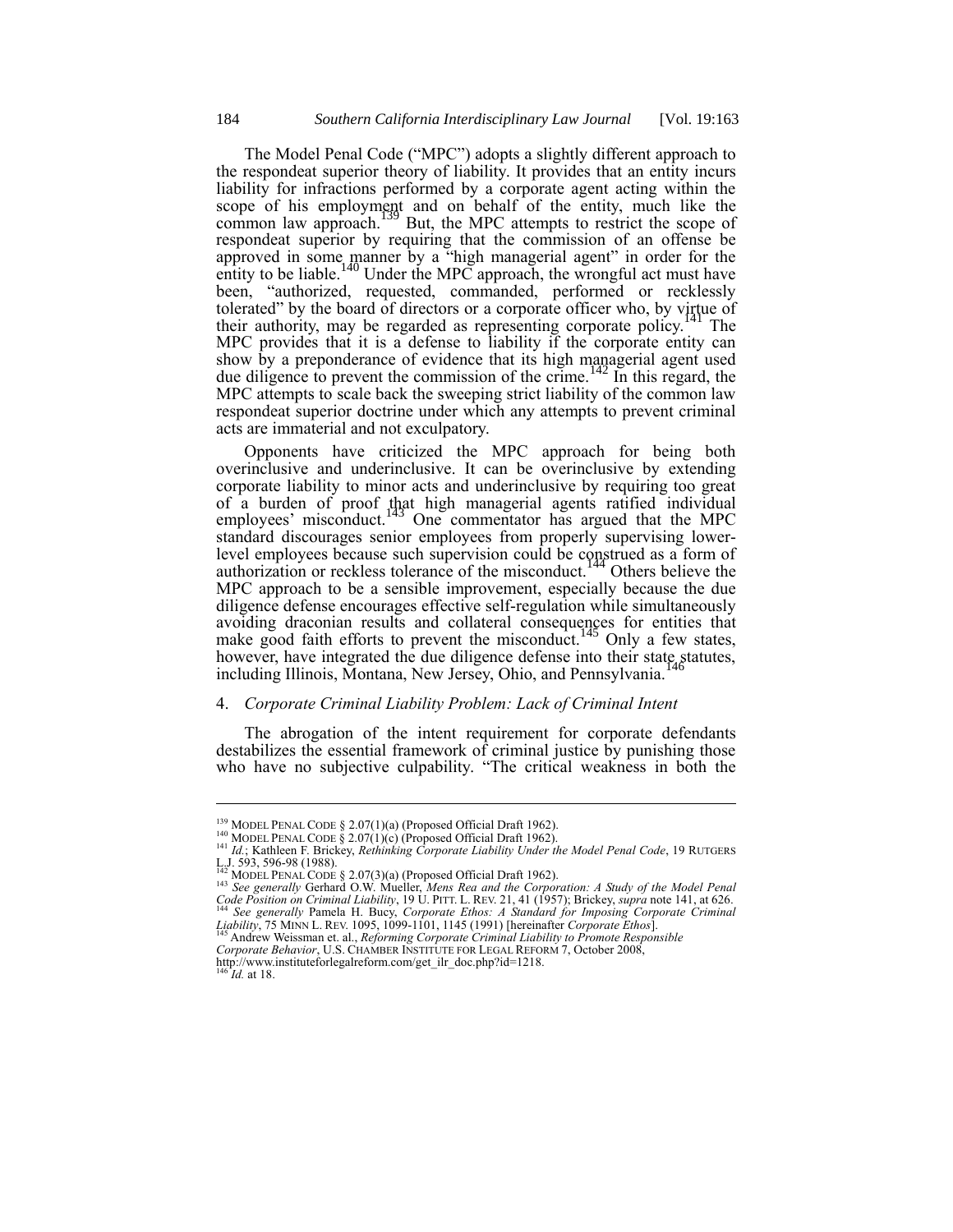traditional respondeat superior and MPC standards is that by automatically imputing the agent's criminal liability to the corporation, they fail to consider the culpability of the corporation itself.<sup>147</sup> Refusing to recognize subjective culpability results in several detrimental effects that undermine the fundamental criminal justice goals of deterrence and retribution.

First, compliance with the law "will wane . . . if the law is viewed as unjust, unfair, or arbitrary."<sup>148</sup> This perception of the law can occur amidst a system of strict liability in which a corporate entity, who prohibits illegal conduct and has no knowledge of such conduct amongst its employees, will nonetheless be punished if an employee engages in such conduct. Clearly, a system which holds an entity liable for a wrong that it has strived to avoid can hardly be said to serve retributive justice, whose key component is wicked intent. Also, in such an environment, when corporate officers recognize the system as inequitable, the law will cease to deter their misconduct because they perceive it as capricious and arbitrary. Moreover, prosecutors have broad discretion in choosing which entities to charge and which to subject to some sort of pre-indictment arrangement, such as a DPA. Decision-makers of corporate entities are subject to the whims of a prosecutor which, albeit are purportedly guided by DOJ standards, are variable depending on jurisdiction and personal proclivities.<sup>150</sup> Hence, the inconsistent enforcement of criminal corporate law wrought by wide prosecutorial discretion compounds the perceived arbitrariness of liability.

The mens rea requirement promotes predictability and consistency in the enforcement of the law. If prosecutors were forced to charge only organizations that exhibited criminal intent (discussed in Part V), the law would have more predictability and associated deterrent force. Additionally, being able to predict that prosecution hinges on criminal intent would allow corporate entities to better plan their actions and decisions based on their exposure to criminal liability.<sup>151</sup> This is to say that corporate executives would be able to "assess more accurately the costs of engaging in unlawful behavior" and have incentive to engage in lawful behavior.<sup>152</sup> Strict liability for corporate entities causes executives to view criminal law not as a just and deterrent force, but rather as one that punishes regardless of culpability, and thus they may choose to ignore it. Punishing misconduct without requiring subjective culpability undermines the goals of deterrence and retribution. As one scholar noted, strict liability is inefficacious because punishing conduct unaccompanied by awareness of the factors making it criminal does not mark the actor as one who needs to be punished, deterring him or others from behaving similarly in the future, nor does it

1

<sup>147</sup> *Organizational Sentencing*, *supra* note 133, at 336. <sup>148</sup> *Id.* <sup>149</sup> *Id.* at 336-37.

<sup>150</sup> *Id.* at 337. <sup>151</sup> *Id.* at 338. <sup>152</sup> *Id.*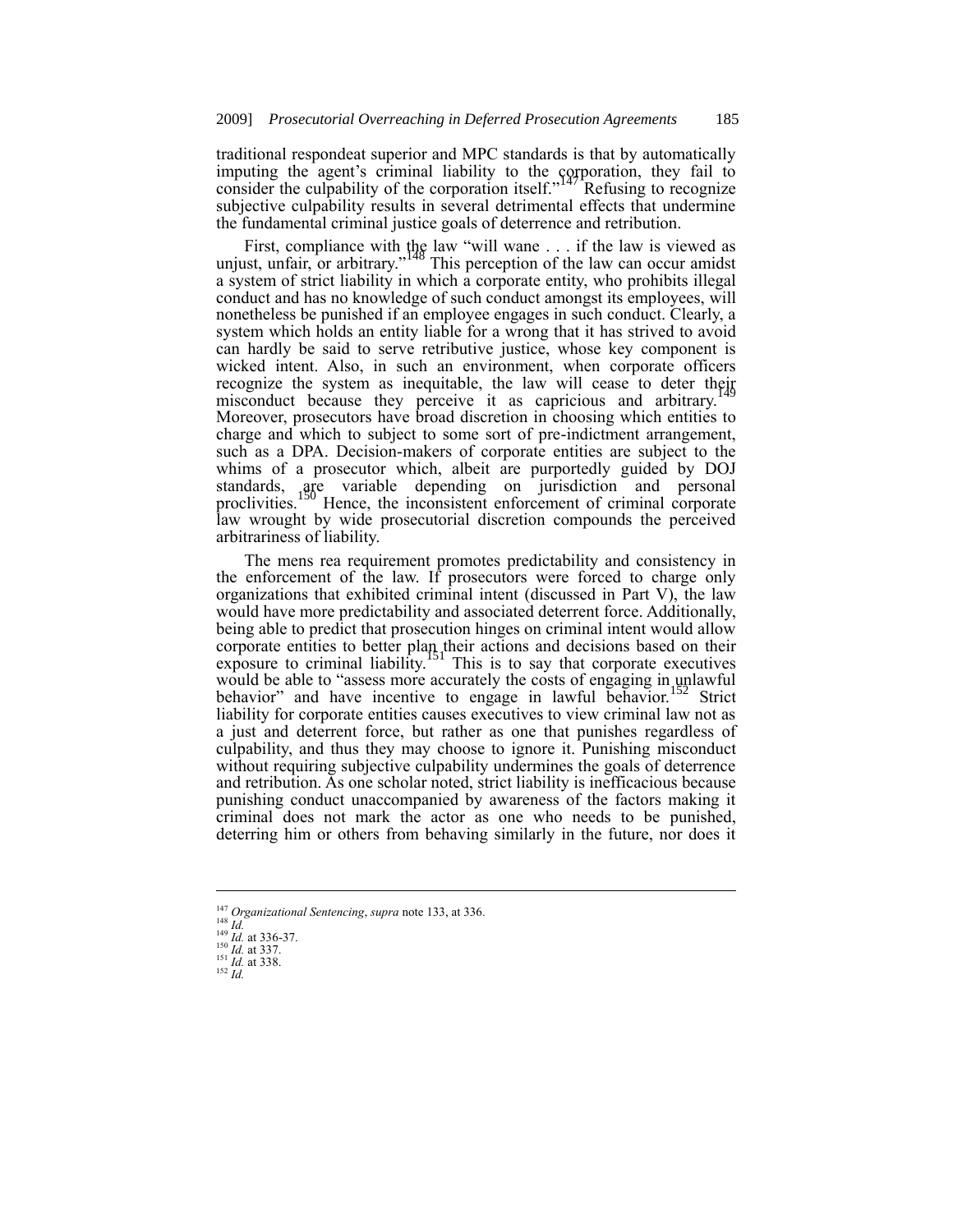single him out as a socially dangerous individual who needs to be incapacitated or reformed.

# V. SOLUTIONS

#### A. JUDICIAL OVERSIGHT

As suggested throughout this Note, the application of judicial review to DPAs through existing or new legislation could mitigate or eliminate many of the problematic terms born by prosecutorial overreaching. Judicial oversight can tip the bargaining scale back toward the corporate entity's side by neutralizing the unbalanced negotiating leverage that clearly favors the prosecutor. However, the role of a judge in reviewing a DPA must be balanced with the deference to prosecutors in making the charging decision and drafting the agreement. The Constitution grants prosecutors, as delegates of the Executive branch, wide discretion to assist the President in his duty to "take Care that the Laws be faithfully executed."<sup>154</sup> Prosecutors thereby have exclusive power to choose to indict or enter into an arrangement like a DPA, and "courts presume that they have properly discharged their official duties" in making that decision.<sup>155</sup> Judicial review need not intervene so early in the charging process as to manipulate a charging decision or dictate the terms of a DPA.<sup>156</sup> Rather, courts may more appropriately intervene to approve or reject a completed agreement immediately after being drafted, or to invalidate DPAs later in the process under contract law, criminal law, or Constitutional principles.

## 1. *Speedy Trial Act as Warrant for Judicial Oversight*

DPAs are filed with the relevant court pursuant to the Speedy Trial Act.<sup>157</sup> It states that there are exceptions for specified delays in filing information, including delays "during which prosecution is deferred by the attorney for the Government pursuant to written agreement with the defendant, with the approval of the court, for the purpose of allowing the defendant to demonstrate his good conduct."<sup>158</sup> Though the statute contemplates expediting charging and trials, the language "with the approval of the court" can be interpreted broadly as a mandate for judicial oversight to approve any deferral of prosecution. Read in this way, the Speedy Trial Act empowers courts to review DPAs and reject them if their terms appear to be unbalanced, particularly if they are perceived to be unconscionable or the result of economic duress. The textual mandate of the Speedy Trial Act would limit a court's supervisory authority to all-or-

<sup>153</sup> Herbert L. Packer, *Mens Rea and the Supreme Court*, 1962 SUP. CT. REV. 107, 109 (1962).

 $^{154}$  U.S. CONST., art. II, § 3.

<sup>155</sup> United States v. Armstrong, 517 U.S. 456, 464 (1996) (quoting *United States v. Chemical Found., Inc.*, 272 U.S. 1, 14–15 (1926)).<br><sup>156</sup> Greenblum, *supra* note 38, at 1898-1899.<br><sup>157</sup> *See* 18 U.S.C. § 3161 (2007) [hereinafter "the Act"].<br><sup>158</sup> *Id.* at § 3161 (h)(2).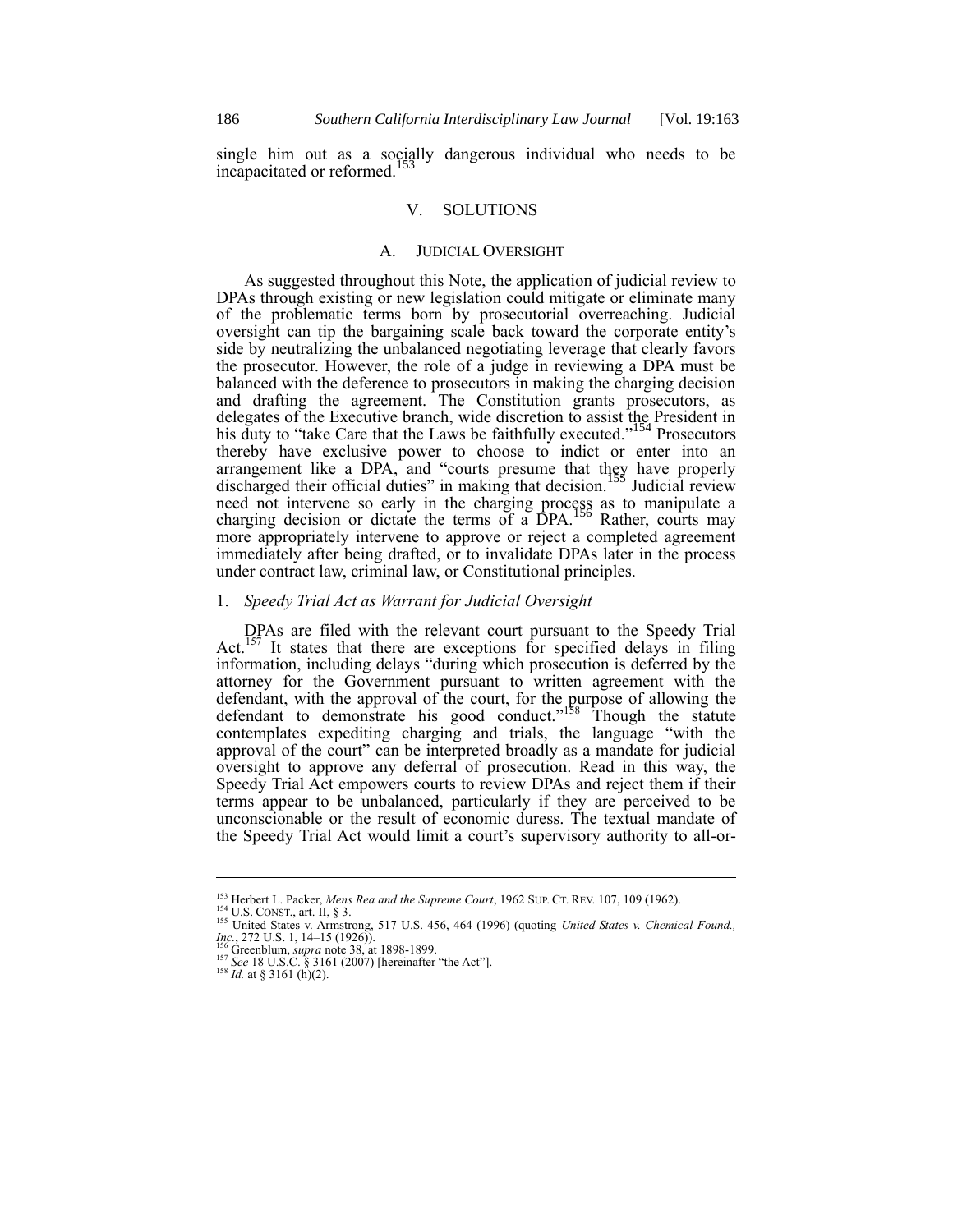nothing approval—it would not grant the power to modify certain terms.<sup>159</sup> Nonetheless, the Speedy Trial Act's grant of judicial oversight could improve the terms of DPAs by discouraging prosecutors from exploiting their severe leverage for fear of having their agreements rejected by a court.

In turn, judicial scrutiny of agreements could thereby narrow the broad cooperation requirements, reduce the unwieldy power of independent monitors, and prevent the government's ability to unilaterally declare breach of a DPA. Additionally, the language of the Speedy Trial Act could be interpreted to give courts power to assess whether the corporate offender has substantially performed its obligations under the agreement.

## 2. *New Legislation*

Application of judicial oversight could be accomplished by finding textual mandate in the Speedy Trial Act. But, such a solution would require affirmative action by judges to step in and review DPAs, which is unlikely. A more viable solution would be the passage of new legislation that explicitly requires judicial approval of DPAs. An advantage of passing new legislation purposefully directed at judicial oversight over straining to find textual warrants in existing laws is that a new act could clearly delineate the scope of a judge's authority to approve DPAs and even to strike out problematic terms that are found to be unconscionable or are a result of economic duress. Hence, judges would not have to be limited to approving or denying an entire agreement, but could re-work the terms with the parties to achieve a balanced agreement.

Moreover, new laws addressing DPAs could provide for a judicially organized monitoring program, effectuated by pretrial service agencies, as discussed further below. The legislation could also provide for preindictment relief in the form of corporate entities' defenses to breach. Recognizing such defenses makes sense given that the chief purpose for entering into a DPA is to avoid indictment. Or, the legislation could restrict or forbid unilateral prosecutorial determination of breach, just as the proposed legislation aims to prohibit requesting privilege waivers or considering advancement of attorney's fees in assessing cooperation. Overall, passage of new legislation is probably the most effective way to eliminate the detrimental effects of DPAs agreed to under conditions of economic duress and mitigate the severely disproportionate benefits of unconscionable terms.

#### 3. *Monitors*

-

It makes little sense to contend that a judge would be more qualified than an independent monitor to evaluate a corporate entity's compliance with a DPA and oversee reform efforts; however judicial, rather than independent scrutiny of an entity's progress, would eliminate monetary and other incentives monitors have to extend their own stay or recommend

<sup>159</sup> Garrett, *supra* note 67, at 922.

<sup>160</sup> *See* Savarese & Anders, *supra* note 26; Karabin, *supra* note 33, at 24.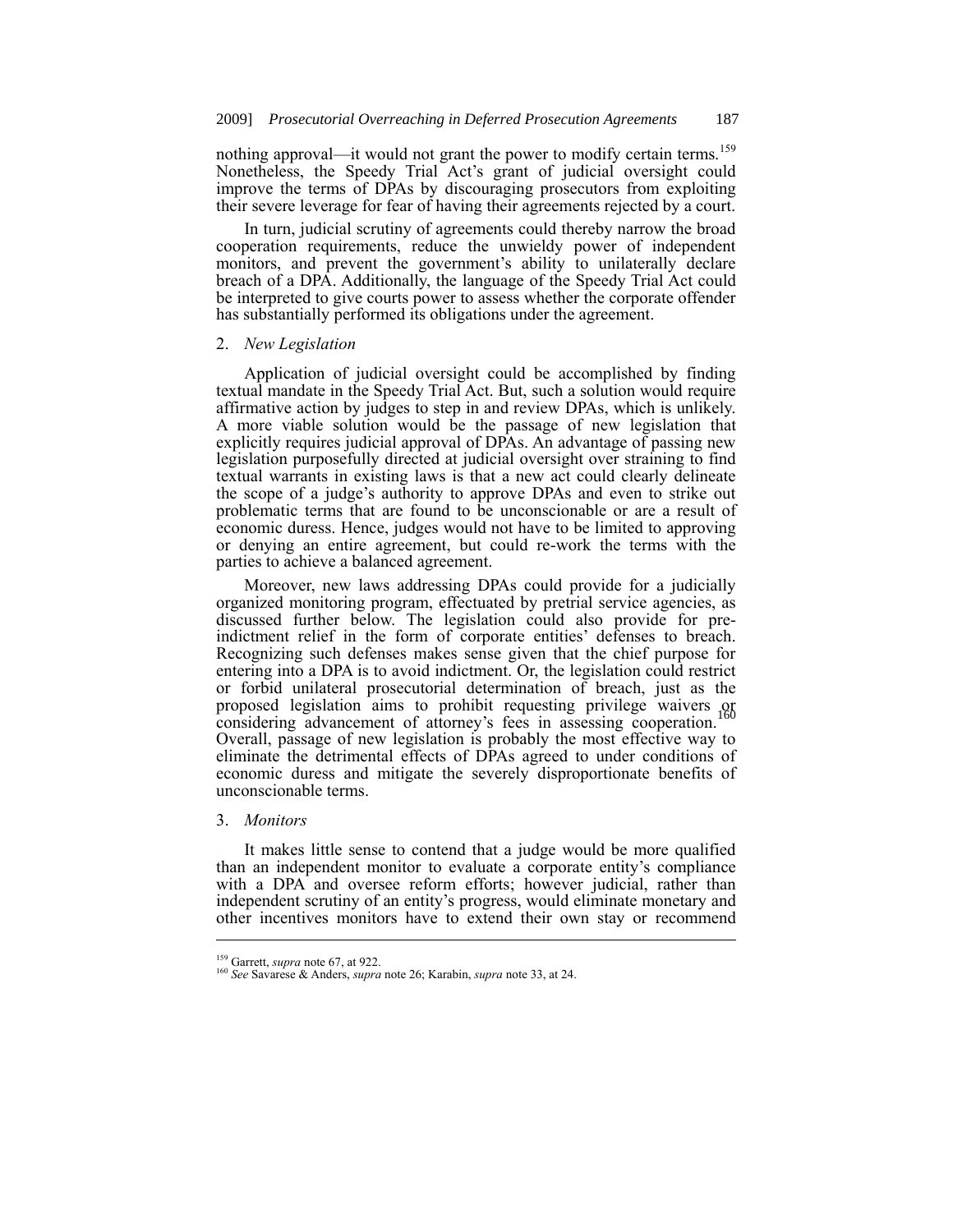indictment. Judicial monitoring would also allow for less stringent enforcement of unnecessary recommendations. Although the Morford Memo attempts to ensure the selection of a qualified monitor, the legitimacy and impartiality of the monitor's recommendations is abated by the fact that the DOJ selects the monitor and the prosecutor approves the monitor's selection. The monitor is an independent third party but is hired by, and reports directly to the government, similar to the relationship between an employer and an independent contractor. The superior objectivity and impediments to abuse which would be engendered by judicial supervision are those which are inherent in the separation of powers.

More importantly, courts may have the power to modify the terms of supervision in order to adjust them to the level of cooperation and progress being made. If a business quickly adopts effective remedial and compliance measures, then a judge can scale back the internal controls forced upon the entity by the agreement. Because a monitor's duties encompass evaluating compliance with the DPA and recommending internal controls to facilitate compliance, the process of corporate cooperation with both the DPA and with the monitor is dynamic and not static. Courts have authority to model supervision according to changing circumstances whereas independent monitors are more likely to adhere strictly to predetermined parameters of cooperation delineated in DPAs.

As discussed above, pretrial service agencies can assist judges in evaluating the compliance of corporate entities with the terms of DPAs, as was their mandate in the Speedy Trial Act. The imposition of judicial supervision implemented by pretrial service agencies, instead of independent monitors, would result in increased impartiality and legitimacy. First, it would eliminate the perceived unfairness of having to address disagreements with the monitor's recommendations solely with the prosecutor's office. Challenges to the agencies' recommendations, by contrast, could be brought directly before the judge presiding over them. Additionally, pretrial service agencies are not compensated by the corporate entity and do not report to a prosecutor and thus have no incentive to extend their own stay, accumulate expenses, or impose unnecessary obligations on the entity to appease a prosecutor. Thirdly, the broad terms that open the door to these abuses would be stricken from DPAs, which could simply provide for judicial oversight through pretrial service agencies. The scope of these judicial monitors' authority would be limited by their traditional roles under the Speedy Trial Act or could be further controlled by the courts.<sup>161</sup> The terms would allow for greater flexibility in the requirements imposed upon the entities and increased objectivity on behalf of the monitoring agencies.

<sup>161</sup> *See* 18 U.S.C.S. § 3154 (stating pretrial services functions include supervising persons released into its custody as well as collecting, verifying, and preparing reports for the United States attorney's office of information pertaining to the pretrial diversion of any individual who is or may be charged with an offense).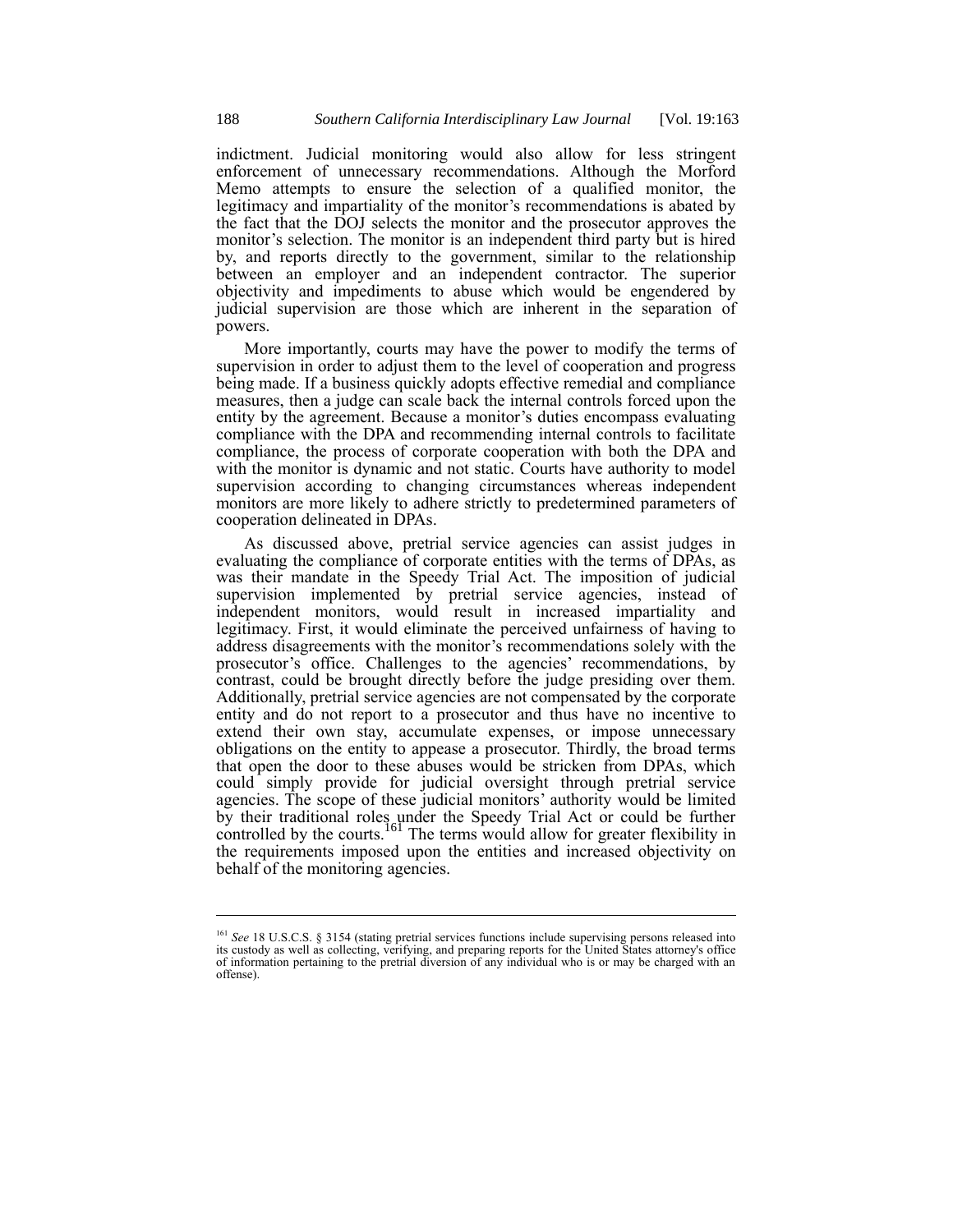The result would be that terms reviewed by a judicial monitor would have far less risk of being unconscionable. Additionally, the disproportionate bargaining stance of the parties would not result in the government coercing the entity into accepting unfair terms, thus mitigating the chances of economic duress.

### 4. *Unilateral Determination of Breach*

In addition to judicial intervention into monitoring, principles of due process and contract law should enable courts to invalidate unilateral prosecutorial assertions of a breach of a DPA or at least reduce the grave consequences thereof. As discussed, nearly all DPAs contain provisions that the prosecutor's office or the DOJ can, in its sole discretion, determine that the agreement has been breached, and this determination is not reviewable by any court.<sup>162</sup> Additionally, most DPAs also provide that any information volunteered by the corporate entity can later be used against it if the DOJ decides to indict, making conviction of the entity highly likely.<sup>163</sup>

Judicial application of due process should result in the invalidation of the terms calling for unilateral prosecutorial determination of breach by requiring a court to approve any finding of breach. The Fifth and Fourteenth Amendments require that the federal and state governments, respectively, shall not deprive any person "of life, liberty, or property without due process of the law."<sup>164</sup> Due process includes the opportunity for a meaningful hearing<sup>165</sup> in front of an impartial decision maker.<sup>166</sup> Indeed, many federal courts have held that due process prevents prosecutors from solely declaring a breach without judicial involvement: one court noted, "[i]n the context of non-prosecution agreements the government is prevented by due process considerations from unilaterally determining that a defendant is in breach and nullifying the agreement."

Due process should demand that courts review the prosecutorial assertion of breach before prosecutors can proceed with an indictment. Courts should thus invalidate language in DPAs that "the government's discretion is unreviewable by any court" on the ground that it is unconstitutional and allow for a corporate entity to raise the defense before a judge that no material violation has occurred. Instead of presenting its case to the prosecutor, procedural due process affords the entity the right to challenge the determination of breach before a court. Hence, the safeguards of due process, specifically requiring judicial review of prosecutorial determination of breach, vitiate a prosecutor's unilateral power to terminate an agreement and begin an indictment.

<sup>162</sup> *See* notes 57-59.

<sup>163</sup> *See* Garrett, *supra* note 67, at 927.

<sup>164</sup> U.S. CONST. amend. V; U.S. CONST. amend. XIV, § 1. <sup>165</sup> *See e.g.*, Goldberg v. Kelly, 397 U.S. 254 (1970).

<sup>166</sup> *See e.g.*, Gibson v. Berryhill, 411 U.S. 564 (1973) (it is a violation of due process for a decision

maker to be able to gain personally from their decision).<br><sup>167</sup> See Garrett, *supra* note 67, at 928; United States v. Meyer, 157 F.3d 1067, 1076 (7th Cir. 1998); *accord* United States v. Miller, 406 F.3d 323, 334 (5th Ci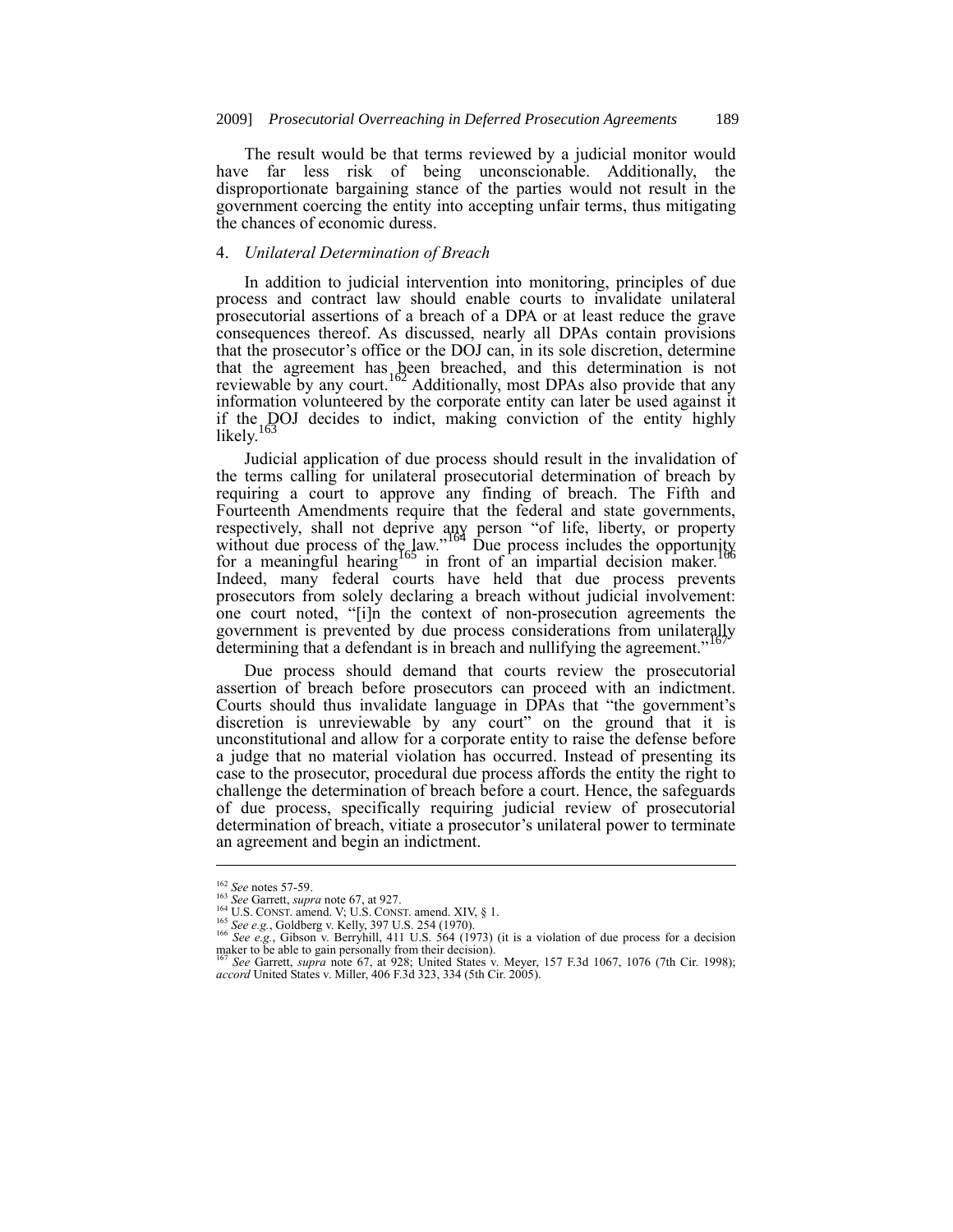Additionally, principles of contract law prevent the government from declaring a breach and rescinding a contract if the corporate defendant has substantially performed.<sup>168</sup> Currently, there are no clearly defined standards or identifiable thresholds for a prosecutor to determine corporate breach of an agreement, leaving the prosecutor free to declare breach at almost any time during the course of performance by the corporate entity. If entities are able to raise the defense of substantial performance before a court then they can reduce the arbitrariness and injustice resulting from the prosecutor's declaration of breach far into the process of performance.

Substantial performance is a defense if a failure occurs late, after substantial preparation or performance, because such substantial performance renders any breach not material.<sup>169</sup> The defense of substantial performance has been recognized by courts with respect to plea agreements, in which the defendant agrees to plead guilty or *nolo contendere* to some crimes and usually cooperate in an investigation, in return for reduction of the severity of the charges or dismissal of some of the charges.<sup>170</sup> In this context, courts have held that the government cannot declare breach and rescind an agreement if the corporate offender has substantially performed its obligations under the agreement.<sup>171</sup>

Currently, all but one Circuit (the Seventh) do not allow for preindictment relief from the prosecutor unilaterally finding breach of an agreement.<sup>172</sup> This means that even if a corporate entity desires to raise the defense of substantial performance, it can only do so after indictment, which is the grave consequence it aimed to avoid from the outset. Thus, courts should recognize the defense before the possibility of indictment, immediately after a prosecutor's office has found a breach. Judicial oversight in the form of acknowledging pre-indictment defenses such as substantial performance will mitigate the consequences of unconscionable terms that allow a prosecutor to determine breach at any time during the course of corporate performance.

### B. ABOLISH RESPONDEAT SUPERIOR

Judicial oversight may alleviate some of the unconscionable or otherwise harsh terms of DPAs that result from the weaker bargaining stance of a corporate entity; however, a far more comprehensive solution would be to change the way that our justice system holds corporate entities criminally liable. The goal of respondeat superior is to incentivize corporate entities to maintain the maximum level of supervision and control over their employees to curtail wrongful employee conduct. But, it

<sup>168</sup> *See* RESTATEMENT (SECOND) OF CONTRACTS § 45 (1981); RESTATEMENT (SECOND) OF CONTRACTS § 241 (1981); Garrett, *supra* note 67, at 928. *See also* Ricketts v. Adamson, 483 U.S. 1, 9 (1987); United States v. Crawford, 20 F.3d 933, 935 (8th Cir. 1994).<br>
<sup>169</sup> RESTATEMENT (SECOND) OF CONTRACTS § 241, illus. 2(d) (1981).<br>
<sup>170</sup> *See* The Free Legal Dictionary by Farlex, http://legal-

dictionary.thefreedictionary.com/Plea+agreement (last visited Sept. 7, 2009).

<sup>171</sup> Garrett, *supra* note 67, at 930. <sup>172</sup> *Id.*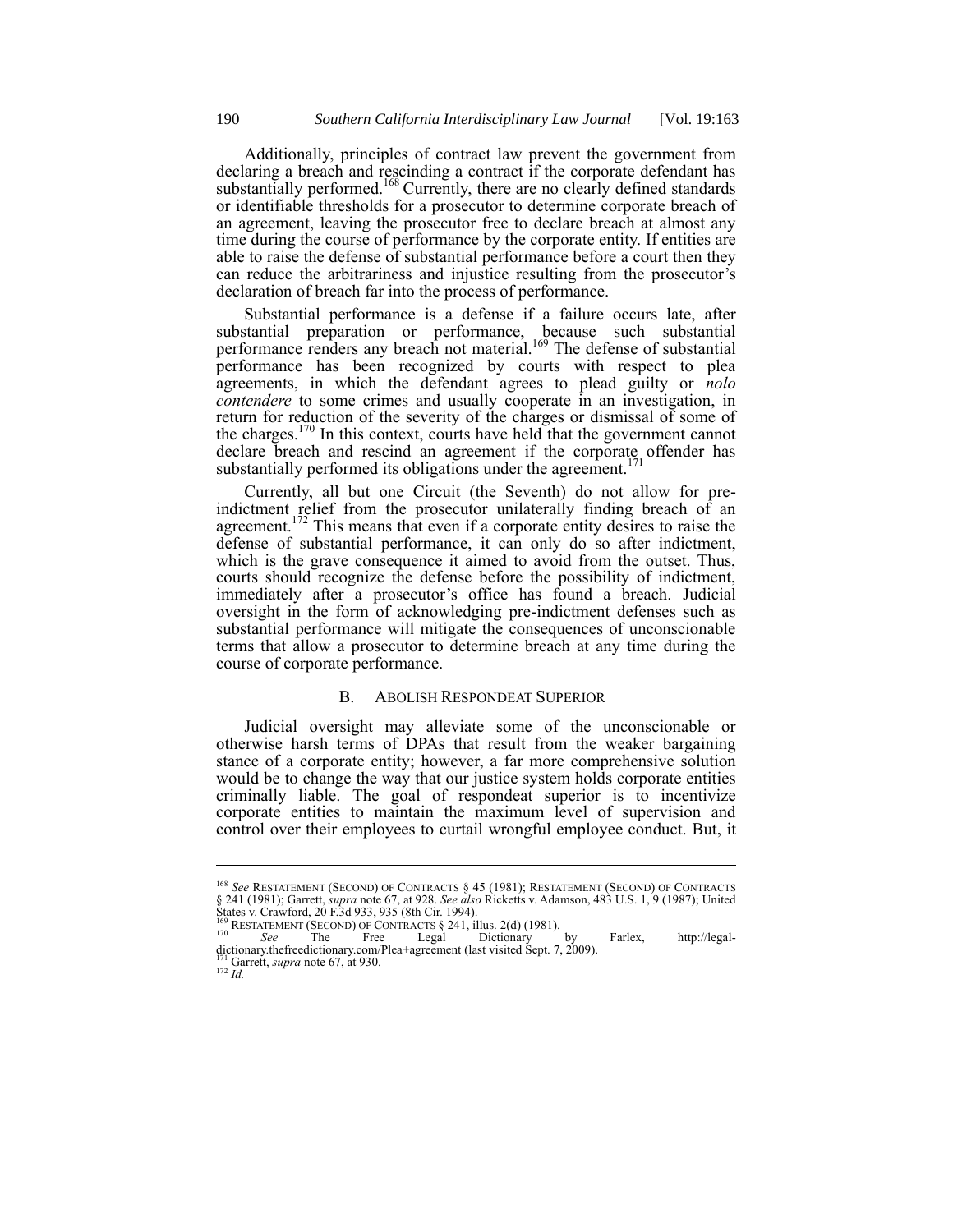erodes the basis of criminal liability by ignoring the key element of intent. Holding corporate entities liable for wrongs of individuals places them in the position of having to enter into DPAs which, as stated, can be unfair but are the only way to save themselves from indictment. A better solution would be to eliminate respondeat superior.

Congress should repeal the doctrine of respondeat superior for corporate criminal liability and institute a regime that considers intent as a necessary element. The government could either prosecute only individual employees for their wrongful conduct performed in the course of employment or prosecute corporate entities only when they *encouraged* the criminal conduct or bred it as a product of a pervasive insidious corporate policy. Under such systems, the government would not need to threaten indictment and enter into DPAs to punish entities and force them to reform. Currently, prosecutors enter into DPAs to mitigate collateral consequences of indictment and to avoid unfairly destroying an entity for the wrongs of one or a few of its employees. But, the stability wrought through prosecuting only employees or entities with criminal intent or both would obviate the concern of unjustly destroying a corporate entity though indictment.

First, if the DOJ opted only to prosecute individuals and forgo indicting corporate entities altogether, the interests of justice and the criminal system would still be served. As many scholars have noted, vicarious criminal liability for corporate entities gives the government "unwarranted and arbitrary power over corporations," which, as discussed, reduces deterrent effects and penalizes innocent parties.<sup>173</sup> Prosecuting the human criminals effects and penalizes innocent parties.<sup>1</sup> within corporate entities would better serve retributive and utilitarian goals. First, it would punish exactly those individuals who committed crimes without harming third parties who are removed from the misconduct. Commentators have recognized the massive collateral consequences of indictment, rhetorically asking, "[w]hat is gained by the government, the market, or anyone else, by holding responsible, in addition to the people who are responsible, people who just aren't?"<sup>174</sup> It would also create deterrence for individual decision makers and actors within entities to no lesser extent than did vicarious liability. There is no practical difference between sending a deterrent message to a corporation and impressing one upon the *individuals* within the corporation who make key decisions.<sup>175</sup> As one lawyer sardonically noted, "CFOs, CEOs and general counsels are [not] sitting in their offices  $\ldots$  saying – I guess I'll take the risk of committing the crime, because even though I may be disgraced and separated from my family for 15 to 25 years, the company will get off with a deferred prosecution."<sup>176</sup> The point is that indicting individuals will have a similar deterrent force for corporate officers, who guide company policy, as would indicting the entity itself.

<sup>173</sup> Epstein, *supra* note 9.

<sup>174</sup> Corporate Crime Reporter, *supra* note 4. <sup>175</sup> *Id.* at 14.

<sup>176</sup> *Id.* at 8.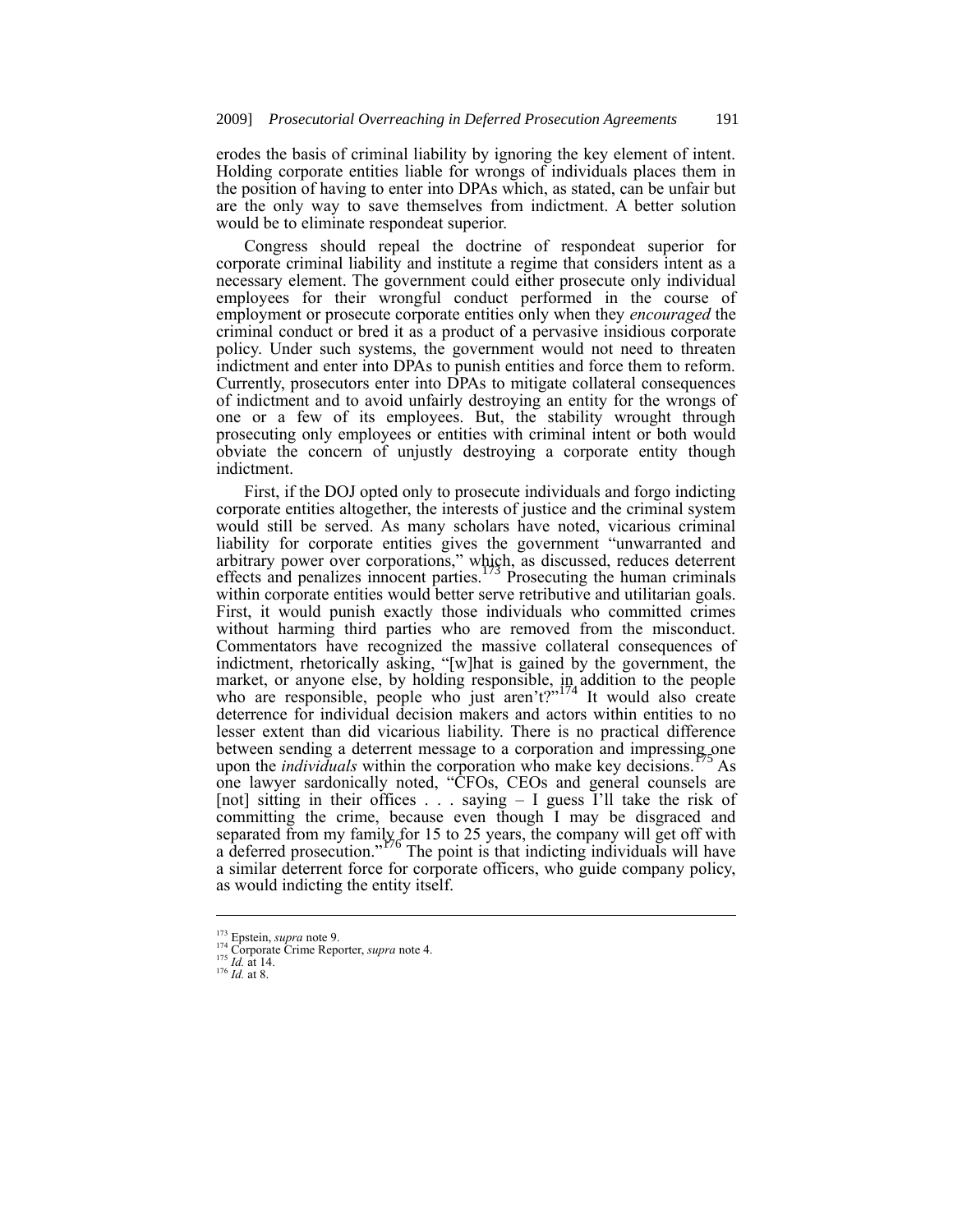Secondly, in the extreme case in which a corporate entity is corrupt to the core and can be found to have encouraged wrongdoing, no one can have qualms about indicting and convicting it. Difficulty may arise in attempting to assign a singular intent to an entity comprised of multiple actors and decision-makers, each with subjective intentions. However, an entity's singular intent can be ascertained from corporate culture and policies. If the criminal conduct is not the product of an accident or the isolated actions of a rogue employee, but rather has been promoted, encouraged or deliberately overlooked by the entity as part of a sustained practice, then the entity can be said to have *intended* to commit the wrongful act insofar as it is consistent with its goals.<sup>177</sup> Determining wrongful act insofar as it is consistent with its goals.<sup>1</sup> corporate intent and the charging decision of a prosecutor would then be predictable. The strict liability imposed by respondeat superior does not deter organizations misconduct because they will be held liable for an employee even if they attempted to prevent his crime. By contrast, if entities have to engage in an action of encouragement or an omission of supervision in order to be held criminally liable then they will be deterred because they can take steps to prevent liability. As discussed, predictability in punishment creates deterrence and proportionate retribution because the application of law can be viewed as stable, foreseeable and fair.

An added benefit of punishing only corrupt corporate entities is that this method rewards those that make efforts to curb employee wrongdoing, thus giving an incentive to entities to adopt effective internal controls. In this vein, adopting a form of liability that includes a version of the MPC's due diligence defense may also be wise. One way to determine that wrongful conduct was not part of a pervasive criminal culture is to recognize a defense that a high managerial agent attempted to prevent the commission of the crime.

### VI. CONCLUSION

Deferred prosecution originated as a means to both punish and rehabilitate offenders without subjecting them to the severe collateral consequences of indictment or conviction. When extended into the corporate realm, however, the positive effects of deferral have come to be nearly overshadowed by detrimental terms in DPAs spawned by prosecutorial abuse of leverage. The severe consequences of indictment for corporate entities render them powerless to vigorously negotiate for evenhanded terms. Prosecutors have in turn capitalized on the severe necessity of entities to avoid indictment by forcing terms into DPAs that are unconscionable and made under economic duress.

<sup>177</sup> *See Corporate Ethos*, *supra* note 144, at 1099-1101, 1145. (contending that each corporate entity has an identifiable ethos, and the "government can convict a corporation under this standard only if it proves that the corporate ethos encouraged agents of the corporation to commit the criminal act); Bucy suggests the consideration of several factors in assessing corporate intent of criminal conduct: "(1) the corporate hierarchy; (2) the corporation's goals and policies; (3) the corporation's historical treatment of prior offenses; (4) the corporation's efforts to educate and monitor employees' compliance with the law; and (5) the corporation's compensation scheme, especially its policy on indemnification of corporate employees." *Organizational Sentencing*, *supra* note 133, at 346.